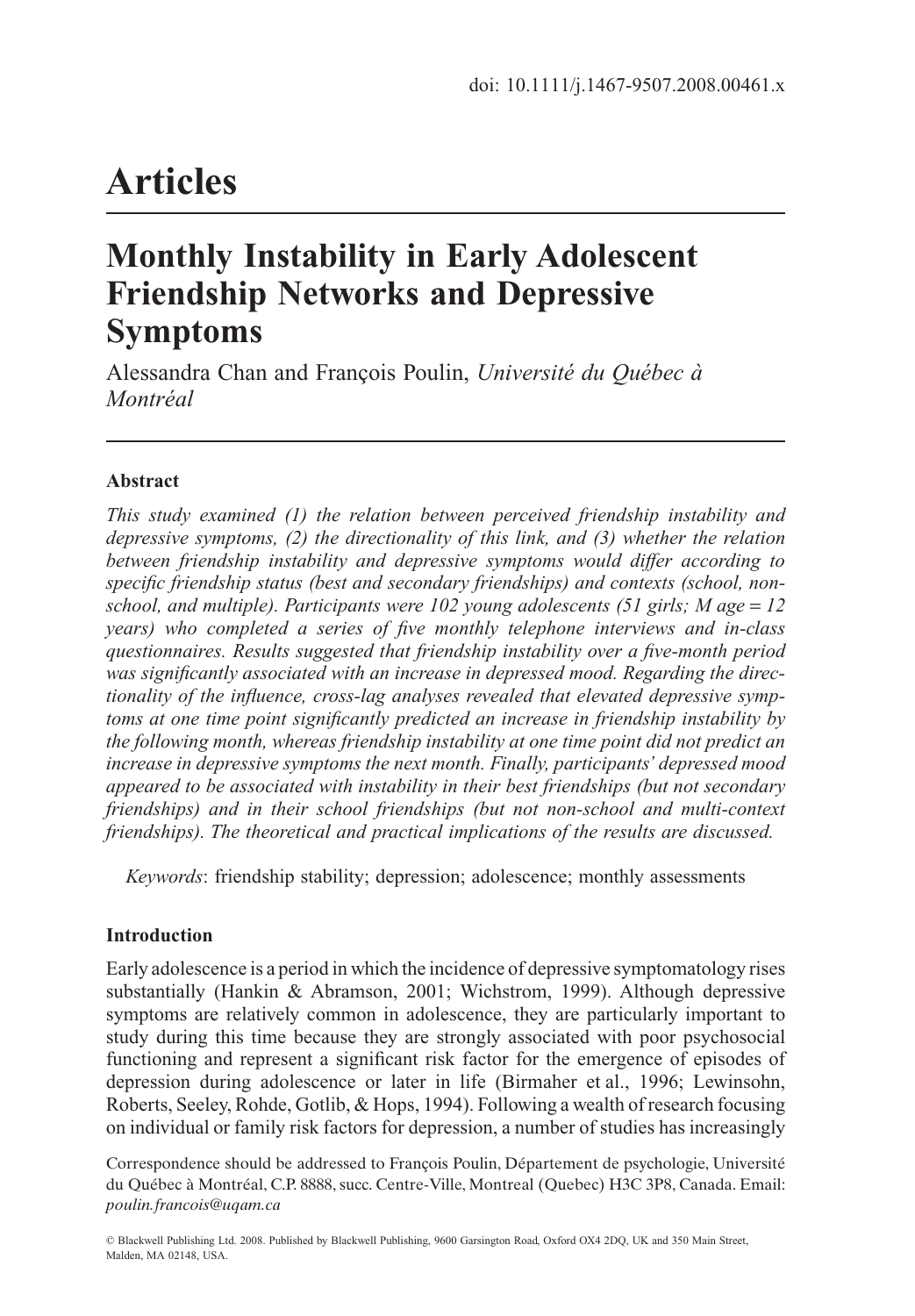considered the role of peer relations in the development of depressive symptoms among children and adolescents (Bukowski, Brendgen, & Vitaro, 2007; Parker, Rubin, Erath, Wojslawowicz, & Buskirk, 2006). Firstly, at the peer group level, peer rejection (Boivin, Poulin, & Vitaro, 1994; Kiesner, 2002) and peer victimization (Hodges, Boivin, Vitaro, & Bukowski, 1999) have been widely linked to depressed mood. Secondly, different features of relationships have been shown to contribute significantly and independently to depressive feelings: the quantity or number of friendships (Nangle, Erdley, Newman, Mason, & Carpenter, 2003), the quality of friendships (Nangle et al., 2003), and the characteristics of friends, such as involvement with peers who exhibit high levels of deviancy (Brendgen, Vitaro, & Bukowski, 2000; Connell & Dishion, 2006) or internalizing symptoms (Hogue & Steinberg, 1995). Lastly, interaction processes, such as maladaptive co-rumination in friendships, have been related to elevated levels of depression among adolescents (Rose, 2002). The present study proposed to focus on a neglected aspect of peer relations in link with depressive symptoms in early adolescence: the level of temporal stability in friendship networks.

## *Friendship Instability Construct*

The notion of stability refers to the maintenance of a relationship over time, whereas instability, fluidity, and change are multiple terms used to define modifications observed in friendship bonds (Hardy, Bukowski, & Sippola, 2002). Research describing the stability and change in youths' friendship networks is very scarce in the literature. Prior studies (Berndt & Hoyle, 1985; Bowker, 2004; Degirmencioglu, Urberg, Tolson, & Richard, 1998) were largely based on yearly assessments which are prone to limitations in tracking the dynamic nature of adolescent friendships (Dishion & Medici Skaggs, 2000).A few studies using shorter temporal intervals have demonstrated that short-term instability in adolescent networks is fairly common. Cairns and his colleagues discovered that much fluidity was present in adolescents' friendships over a period as short as three weeks (Cairns, Leung, Buchanan, & Cairns, 1995). Parker and Seal (1996) tracked youths aged between 8 and 15 years during a 4-week summer camp program and identified different trajectories of stability and change in participants' friendships. Hardy et al. (2002) assessed adolescents' peer relationships using six time points and reported greater friendship instability during the transition to middle school. Finally, another study assessing friendship stability on a monthly basis revealed that approximately one-third of adolescents' nominated friendships changed over the course of five months, being either newly formed or lost from one month to another (Chan & Poulin, 2007). These studies thus confirm that important fluctuations can be observed in adolescent networks when exploiting short interval measurements.

Two types of temporal modifications or instability may be observed in friendships. The first aspect of friendship instability is the termination of relationships, which assumes a temporary or permanent withdrawal from peer interaction. Friendship withdrawal may be especially harmful in early adolescence because it interferes with the acquisition of new social skills required in handling increasingly complex and intense friendship relations (Allen et al., 2006). Moreover, it has been reported that inevitable distress and pain result from the breakup of a friendship (even if the loss is voluntary) because it involves a loss of social support (Cairns, Leung, & Cairns, 1995). The second aspect of instability is the formation of new friendships. Despite the typical view that friendship formation promotes emotional well-being, Berndt's work suggested that this may not necessarily be the case in early adolescence. One of his studies illustrated that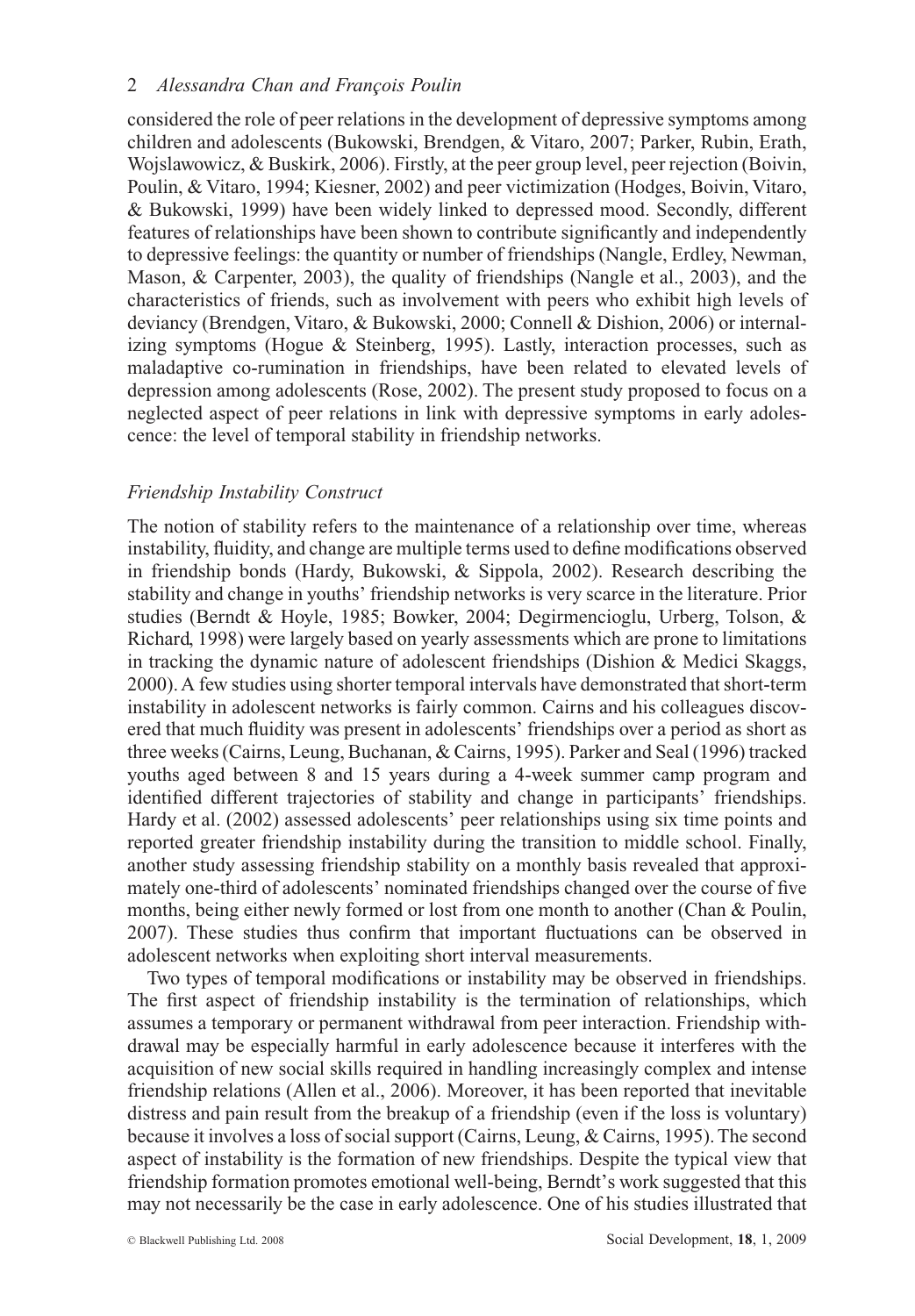adolescents make fewer new friends than do children in elementary school for the reason that they may be more concerned to preserve the growing intimacy in their existing friendships (Berndt & Hoyle, 1985). Another study further established that youths who formed new friendships immediately after entry into a new school environment displayed more aggressive behavior (Berndt, 1989). Consequently, the rapid formation of friendships may not necessarily be adaptive in early adolescence. Instead, it can be a sign of social skills deficits reflecting the child's inability to maintain his old friendships (Berndt, 1989). As a result, it was reasonable to expect that friendship stability would be linked with positive outcomes and that both forms of instability would be stressful and foster depressed mood among young adolescents. Accordingly, in the present study, the two aspects of friendship instability (i.e., termination and formation) were considered together in examining the link with depressive symptoms.

### *Friendship Instability and Depressive Symptoms*

Cognitive-interpersonal approaches have received recent growing attention in conceptualizing the link between youths' relationships and depressive symptoms (Rudolph  $\&$ Clark, 2001; Rudolph, Hammen, & Burge, 1997). Firstly, cognitive models of depression presume that individuals' perception of their relationships may influence their psychological adjustment, and that those who carry negative conceptions of their interpersonal context may be at risk for depressive symptoms. Brendgen, Vitaro, Turgeon, & Poulin (2002) have documented that, compared with well-adjusted children, depressed children maintain a negative biased view of their peer relationships, perceiving themselves as less accepted by their peer group and reporting a lower friendship quality with their best friends. Secondly, interpersonal models of depression (Coyne, 1976a, 1976b) underline the crucial role of peer interactions in the onset and maintenance of depressive behaviors. More explicitly, the model illustrates that when an individual displays depressive behaviors, partners initially respond positively by showing support. If the depressive affect persists, however, they find interactions with the depressed individual to be aversive and avoid future interaction with this person. Over time, rejection from others exacerbates the symptoms of the depressed person (Coyne, 1976a, 1976b). This model has been tested among a youth sample and findings have shown that depressive symptoms were associated with self-report measures of interpersonal problems such as loneliness and rejection (Joiner, 1999).

Accordingly, on the basis of the cognitive-interpersonal perspectives discussed above, the present investigation treated adolescents' perception of their friendship network in link with depressed mood. Clearly, self-reported friendships (i.e., acknowledged by the child, but not necessarily by the friend) are important in their own right because they reflect individuals' own perspective of their relationships which may be influential, even though it may not fully correspond with objective interactions (Furman & Buhrmester, 1985). In fact, given that friendships are affective bonds by definition, it has been argued that the subjective importance of these relationships may affect youths' attitudes as well as subsequent interactions with friends. Perceptions of relationships may therefore constitute the most valid indices of their quality (Furman, 1996). Incidentally, evidence supporting this view is provided by a study showing that, regardless of friendship reciprocation, feelings of identification with peers were found to influence adolescents' behavior and adjustment (Kiesner, Cadinu, Poulin, & Bucci, 2002). Further, another study demonstrated that, over a one-year interval, teens without any reciprocated friendships were more influenced by the actions of their self-reported friends than were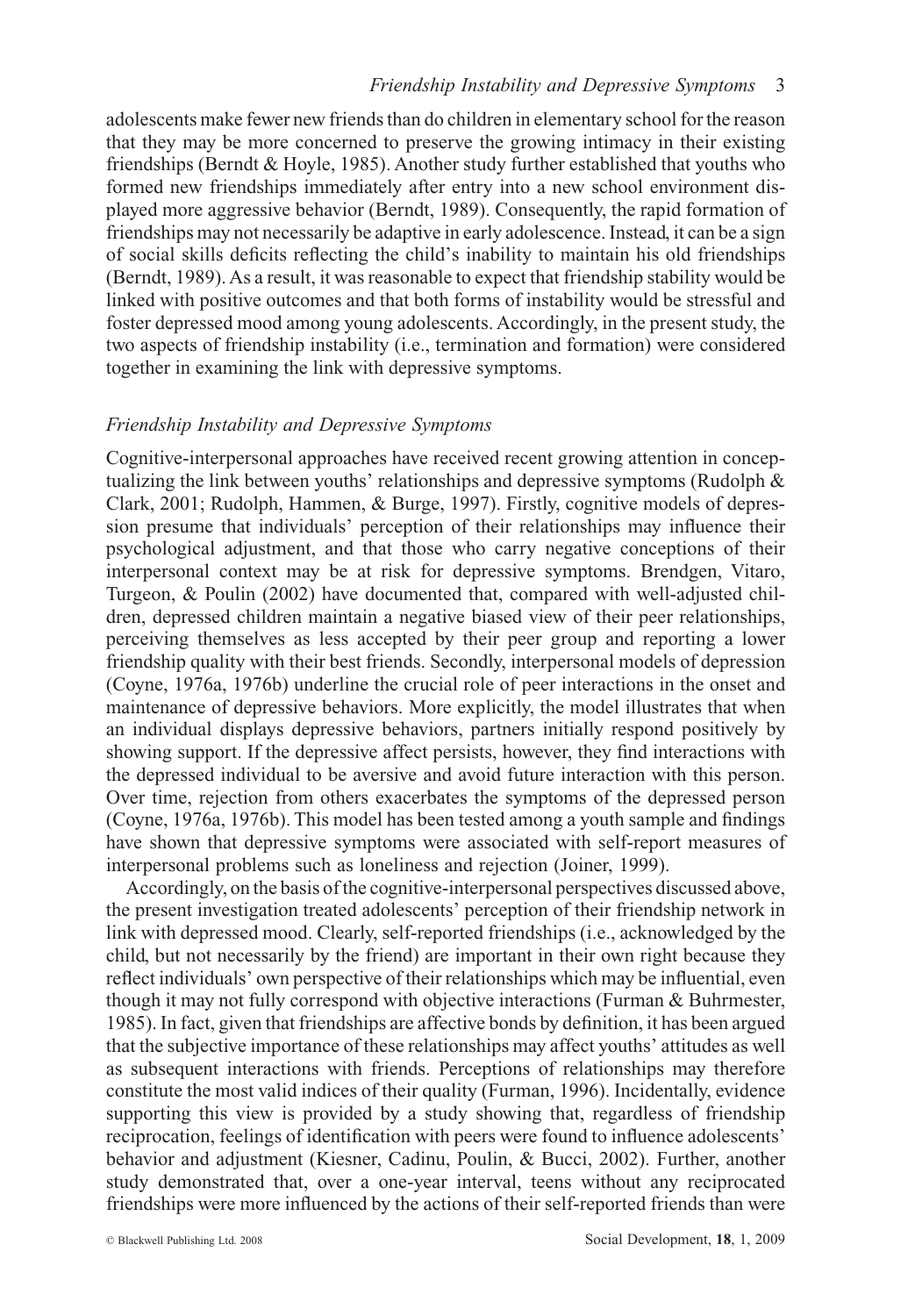teens who had reciprocated friendships (Aloise-Young, Graham, & Hansen, 1994). Therefore, there is compelling evidence to suggest that the subjective importance of a friendship exerts a strong influence during adolescence. One can then presume that youths' own perception of difficulties in sustaining stable friendships may carry greater weight for psychosocial adjustment. As such, we hypothesized that self-reported friendship instability may be associated with depressive feelings in early adolescence.

Most longitudinal studies assessing developmental changes in adolescent adjustment outcomes are based on yearly assessments. However, Dishion and his research team have proposed that problem behavior in adolescence is actually 'sporadic' throughout the course of a year and often varies dramatically within shorter time intervals than one year (Dishion & Medici Skaggs, 2000). By means of monthly telephone interviews collected over nine months, their findings have shown that monthly changes in affiliation with deviant peers were associated with monthly changes in adolescents' depressive symptoms (Connell & Dishion, 2006). Moreover, Tram and Cole (2006) noted that depressive symptoms are in flux during early adolescence because this developmental period is marked by numerous transitions (e.g., biological, environmental, and social changes). These data clearly provide support that adolescent depressed mood is inclined to fluctuate over very short time frames. For these reasons, it is valuable to examine the relation between friendship instability and depressive symptoms over short monthly intervals. Such monthly analysis would allow us to explore the directionality of the link, thus providing a more informative picture of the concurrent link between variables as it unfolds over time. Thus, we hypothesized that self-reported friendship instability and depressed mood would covary over time on a monthly basis. In particular, we predicted that adolescents who perceive friendship instability from one month to another would experience elevated depressive symptoms the following month. The reverse was also projected to be true: adolescents who report being depressed at a given time point were expected to describe instability in their friendship network the next month.

One last aspect to consider when studying the link between friendship network instability and depressive symptoms is the composition of the network, which often comprises various components. Firstly, friendship networks consist of multiple friendship status (e.g., best and other 'secondary' friendships; Claes, 2003; Degirmencioglu et al., 1998). In studies using self-report measures of friendships, children are directly asked to rank their friends or to select their best friends from a list of nominated friends (Brendgen, Markiewicz, Doyle, & Bukowski, 2001; Chan & Poulin, 2007). It has been reported that, compared with secondary friendships, the perceived bond with best friendships is characterized with higher levels of friendship quality (Brendgen et al., 2001) and stability (Chan & Poulin, 2007). Thus, it may be the case that perceived instability in best friendships is more strongly related to depressive mood than perceived instability in secondary friendships. Second, it has been shown that youths' circle of friends often include significant relations in contexts other than school (e.g., neighborhood, leisure activities, etc.; Kiesner, Poulin, & Nicotra, 2003; Mahoney, 2000). Because the school context constitutes the primary environment in which youths evolve on a daily basis (Larson & Verma, 1999), one can therefore hypothesize that instability in friendships taking place within the school environment (i.e., school or multiple contexts friendships) may affect depressive symptoms more deeply than instability in non-school friendships. Altogether, the different components of friendship networks need to be taken into account given that each component appears to offer a differing social experience and may therefore play a distinctive role in the emergence of depressive symptoms.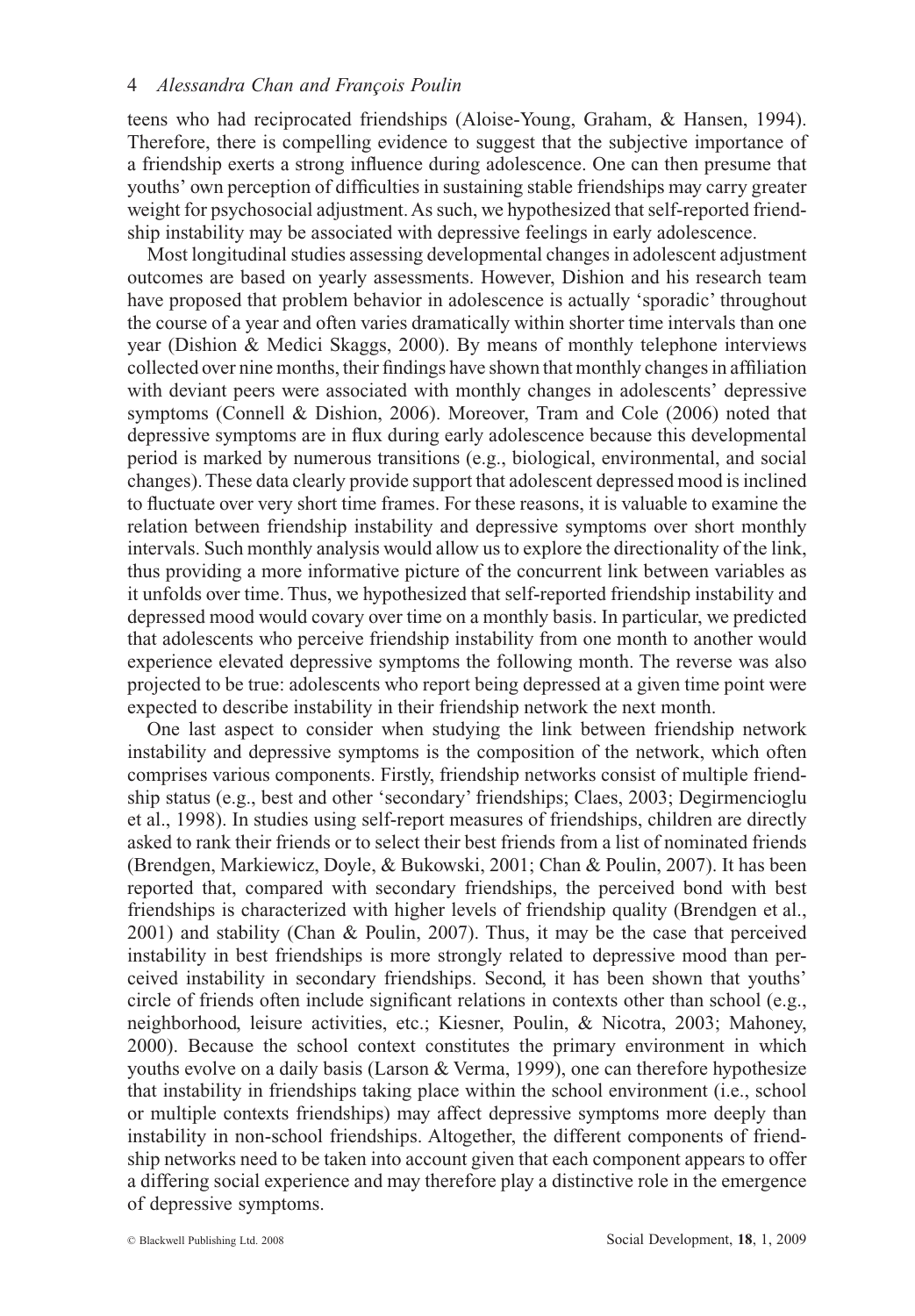#### *The Present Study*

The overall purpose of this study was to examine the relation between perceived friendship network instability and depressive symptoms among young adolescents. Friendship stability was assessed over a five-month period by means of monthly telephone interviews. In addition, depressive symptoms were measured at the beginning and at the end of the study using a validated paper-pencil self-reported scale and also during each phone interview using a subset of depression items. With these data, three research questions were investigated. The first objective was to demonstrate the usefulness of the perceived friendship instability construct in our understanding of depressed mood in early adolescence. As such, we assessed the relation between perceived friendship instability and depressive symptoms and we expected to find a positive correlation between the two variables. Further, although gender differences were not the primary focus of the present investigation, there is consistent evidence in the literature that females show greater affiliative needs and view their friendships as more important than males (Furman & Buhrmester, 1985). Girls' relational orientation may thus lead them to report greater levels of negative affect and depression when they experience potential distress within their friendships (Benenson  $\&$  Christakos, 2003). For these reasons, we tested whether gender would moderate the link between perceived friendship instability and depressed mood. This link was expected to be stronger for girls. The second objective was to describe monthly variations in friendship instability and depressive symptoms, and to explore the directionality of this relation by examining if perceived friendship instability impact depressed mood or the opposite. It was expected that the link between instability and depressive symptoms would be bidirectional. The final objective of this study pertained to examine friendship instability according to different components of adolescent networks in relation with depressive feelings: (1) friendship status (best and secondary friendships) and (2) friendship contexts (school, non-school, and multiple contexts). It was hypothesized that perceived instability in best friendships and perceived instability in school or multiple-contexts friendships would be related with higher levels of depressive symptoms.

#### **Method**

#### *Participants*

Participants in the current study were part of a larger longitudinal research project following 390 adolescents. Considering the resources available for the project, the authors predetermined to reach a subsample of approximately 100 participants who would be involved in more intensive measures (i.e., home visits and monthly telephone interviews). Thus, participants were randomly asked to take part in monthly telephone interviews until a hundred or so participants accepted and were included in the current report. Approximately 60 percent of adolescents who were contacted to take part in telephone interviews actually agreed to participate.

Accordingly, the telephone interview sample consisted of 109 adolescents (56 girls; *M* age = 12.6 years,  $SD = .39$  from various SES in the greater region of Montreal, Canada. They were in their first year of high school at the time of the study. Written parental consent was obtained for each student prior to participation. More than 90 percent of the children and their parents were born in Canada and 67 percent of the children lived with their biological parents. Of the 109 students, 102 (51 girls) provided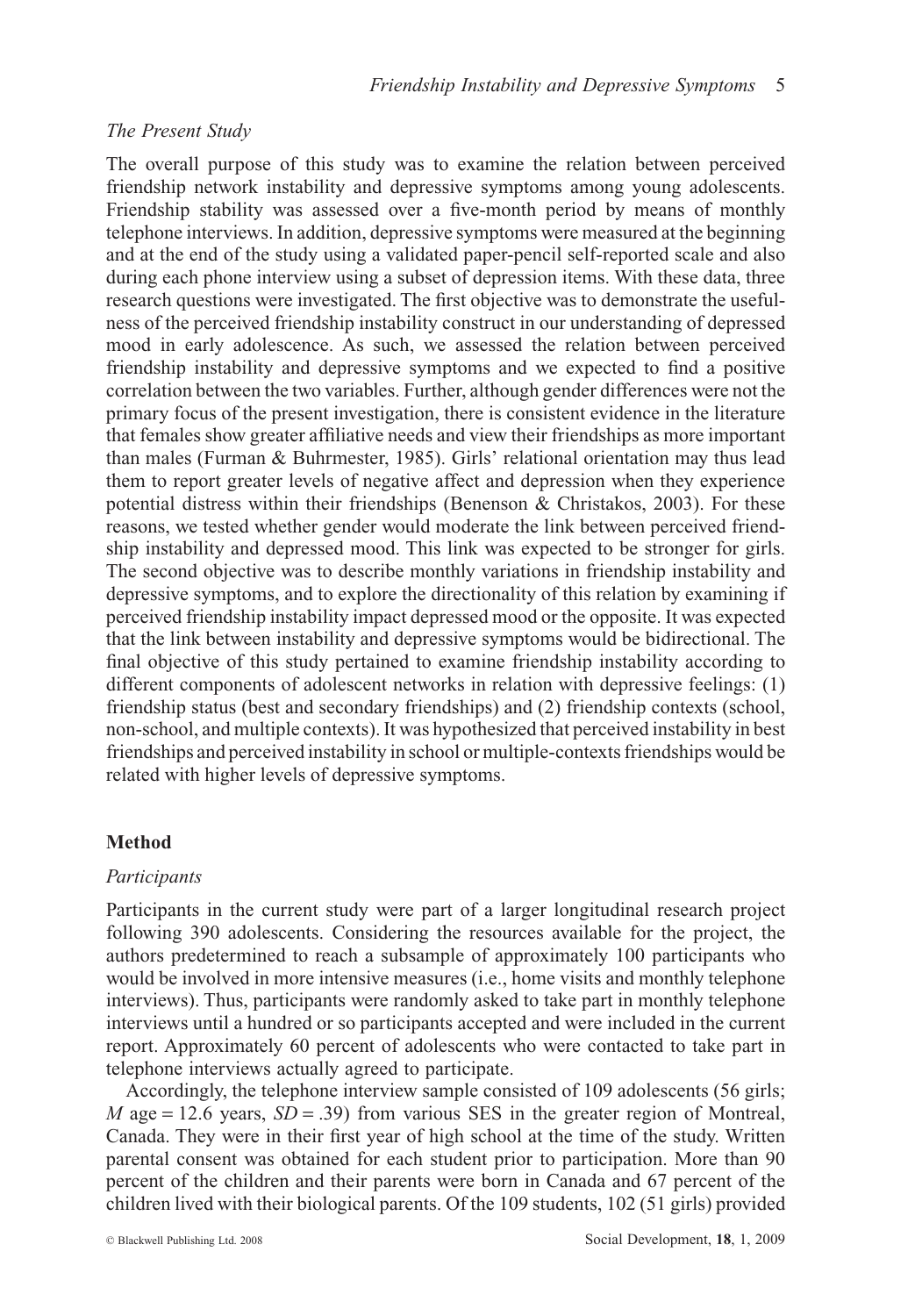complete data on all measurement occasions and formed the final sample for analyses (seven students completed only three monthly interviews or less). Preliminary analyses indicated that participants from the analytic sample did not differ from adolescents who were part of the larger sample in terms of sociodemographic characteristics (adolescents' age, family income, first language, and family structure), depressive symptoms (self report), and behavior problems (teacher report), but they had higher school grades compared to the non-analytic sample (*M* grades = respectively 75.3 and 71.9 on a scale from 0 to 100,  $t(338) = 2.64$ ,  $p < .01$ ).

## *Procedure*

Data were obtained from home telephone interviews and from questionnaires completed in class. Telephone interviews were conducted on weeknights from February to June 2002. A pilot study was conducted beforehand with 30 adolescents ( $M$  age = 12 years) who were not part of the sample in order to test the feasibility and course of the telephone interview as well as youths' understanding of the questions. At the beginning of each interview, interviewers ensured participants about the confidentiality of their responses and asked them to complete the interview in a room where they had privacy. Interviewers ended each interview by scheduling the subsequent phone call. Great logistical efforts were put to make sure that intervals between each interview were always one month or less  $(M = 28.9$  days,  $SD = 3.66$ ; minimum = 18.0, maxi $mum = 42.3$ ). At the end of the school year, a gift certificate for the purchase of a compact disc was offered to participants who completed all the interviews. Finally, in November and in June, students answered a paper questionnaire assessing depressive symptoms. Administration of this questionnaire was completed in the school setting and was supervised by graduate-level research assistants.

# **Measures**

# *Monthly Home Telephone Interviews*

Participants took part in telephone interviews in which data regarding friendship nominations and depressive symptoms were collected on a monthly basis. The interview lasted approximately 15 minutes. During the first phone interview, the interviewer told the adolescent that there was no right or wrong answer to the questions. This instruction was established to minimize participants' desirability (e.g., adolescents may want to prove that they have a large number of friends).

*Monthly Friendship Nominations.* Firstly, the interviewer asked the participant to nominate every friend he/she has in any context, whether it is at school, in the neighborhood, in activities outside of school, or any other contexts. Adolescents generated their friends' first and last names by free recall. In other words, they named their friends from memory and no cue or list of names was provided to them. This method was employed to encourage participants to designate only individuals whom they truly considered friends (Cairns, Leung, Buchanan, et al., 1995). Students were allowed to name as many friends as they wished. Once they finished naming their friends, they were asked to select their three best friends among the list of nominated friends. Indeed, most adolescents admit having a few best friends, not just one (Berndt, 1999). Next, participants were asked to specify the context(s) in which they see each friend: 'Is it a friend from (1) school; (2) your neighborhood; (3) your sport/leisure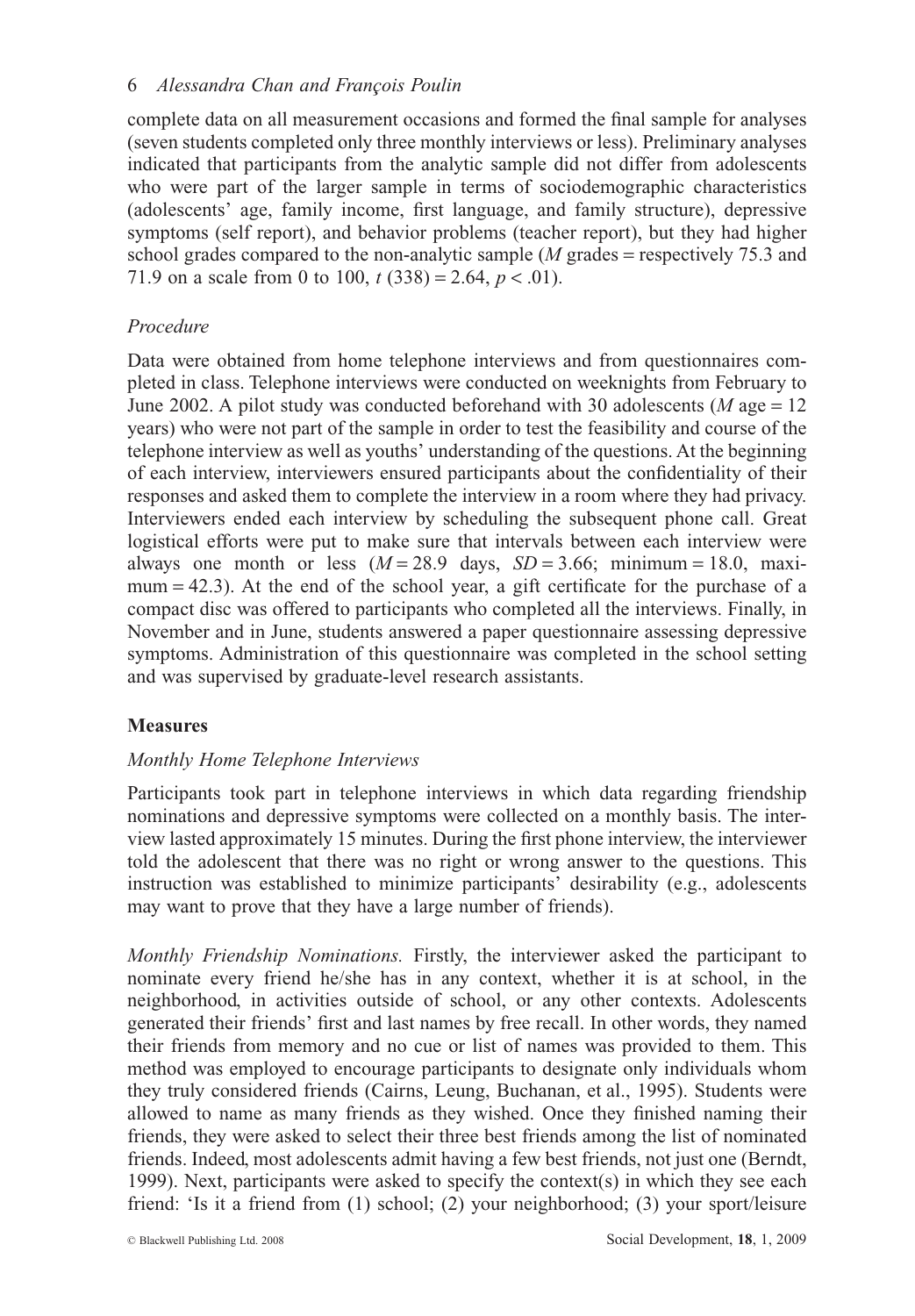| Nominated friends | February | March    | April    | May      | June    | Total number of<br>renominations              |
|-------------------|----------|----------|----------|----------|---------|-----------------------------------------------|
| Tom               |          |          |          |          |         |                                               |
| Philip            |          |          | $\theta$ | $\theta$ |         |                                               |
| Ellen             |          |          | 0        |          |         |                                               |
| Jack              | $\theta$ |          | $\theta$ |          |         |                                               |
| Martha            | 0        | $\theta$ |          | $\theta$ |         |                                               |
| William           |          | $\theta$ |          |          |         |                                               |
|                   |          |          |          |          | $S_g =$ | $11/6 = 1.83$ <sup>a</sup><br>$1.83/4 = .46b$ |

**Table 1. Coding and Calculation of the Global Stability Index**

*Notes*: 0 = was not nominated in the network; 1 = was nominated in the network.  $S_g =$  global stability index varying on a continuum between 0 (no stability) and 1 (perfect stability).

<sup>a</sup> Sum of the total number of friendship renominations divided by the number of nominated friends, that is, stability index varying between 0 and 4.

<sup>b</sup> The 0–4 stability index is then transformed into a percentage score varying on a continuum between 0 (no stability in the network) and 1 (perfect stability in the network).

activity; (4) your family; (5) if none of the above, who is this person for you?' By requiring a yes/no answer to each context, participants were able to nominate friendships taking place in only one context or in multiple contexts. Among all the friendship contexts selected by participants, three categories of contexts were created for the current analyses: (1) school, (2) non-school, and (3) multi-context (school *and* nonschool) friendships.

The same procedure was followed in subsequent interviews. But from the second interview onward, the interviewer had in his possession the complete list of nominated friends identified by the participant during the previous interview. As a result, the interviewer just had to check off the names of friends who were nominated again by the adolescent and added on the list new friends who were nominated for the very first time. For friends who were nominated in the previous interview, but were not nominated again in the present interview, the interviewer asked the participant to specify whether:  $(1)$ he/she forgot to nominate the friend in question or (2) they were not friends anymore. These prompts permitted us to clarify if a friendship relation was really over or simply forgotten. As such, prompts were used on average three to four times during each interview.Among the prompted names, 68.8 percent were classified as forgotten friends, whereas 31.2 percent were intentionally omitted. As for new friends nominated for the first time, specific questions about friendship contexts were asked for each of them.

*Global Friendship Stability Index.* Our aim was to develop an index that would allow us to quantify an individual's level of friendship network stability for the overall five-month period covered by the study. In this regard, each participant's list of nominated friends was compared across the five assessment waves. Calculation of the stability index for each participant was achieved in three steps. Table 1 illustrates an example of coding and calculation of the stability index for one participant. In the first step, a score was assigned to each friend nominated from February to June:  $0 =$  the friend was not nominated;  $1 =$  the friend was nominated in the network.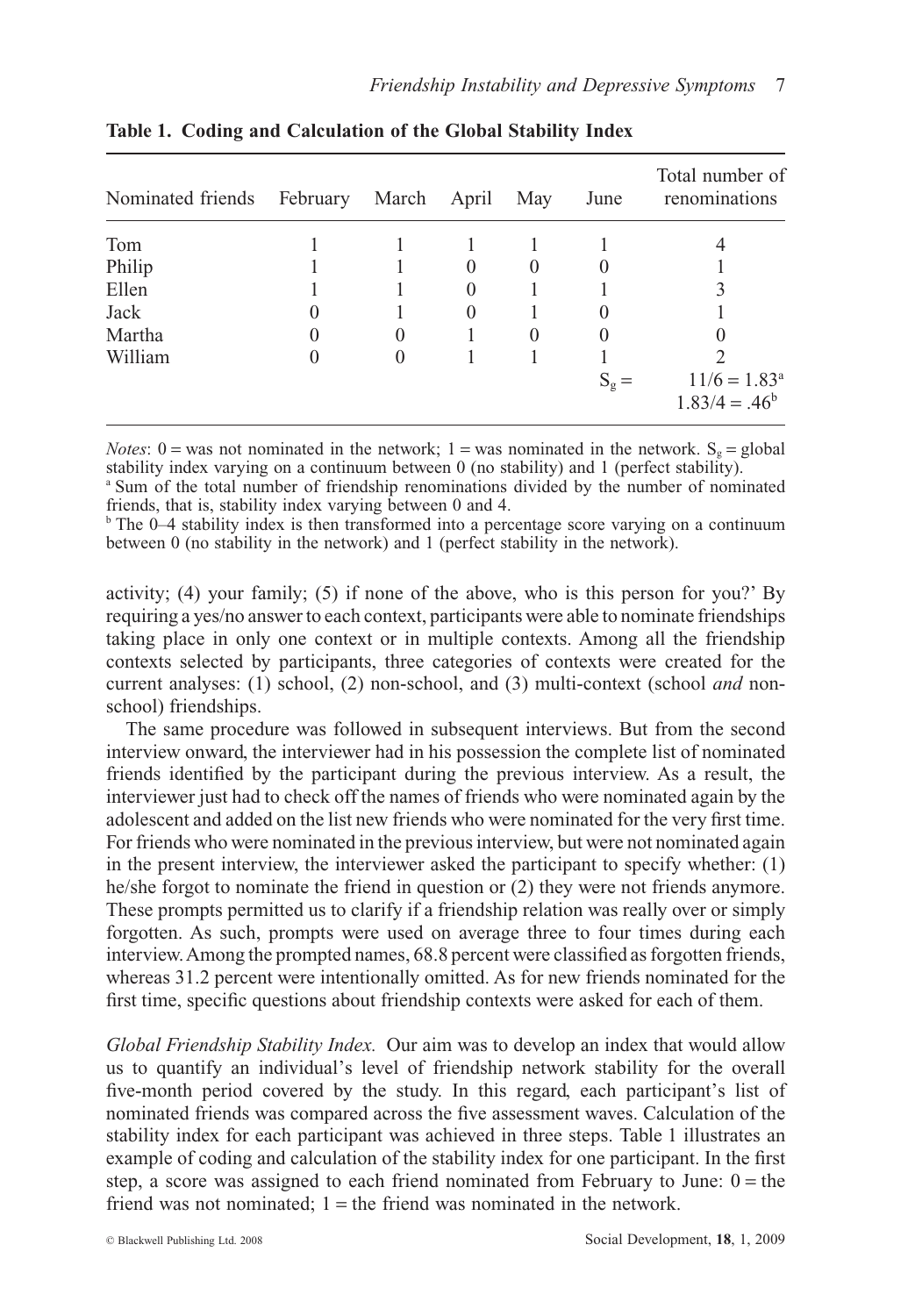In the second step, we computed the *number of friendship renominations*, defined as the number of times each friend was 're-named'by the participant in subsequent waves. For instance, if a friend was nominated at one wave only, his score would be 0 (he was not re-named in other waves); if he was nominated at each of the five waves, his score would be 4 (he was named in February and re-named from March to June).Therefore, the total number of friendship renominations was calculated for each friend over the five months.

In the third step, the *global stability index* was obtained by summing the number of friendship renominations divided by the total number of friends nominated over the five months. This initial stability index varied on a continuum between 0 and 4. This index was then transformed into a proportion varying on a continuum from 0 (representing no stability in the network, i.e., the adolescent did not nominate any of the same friends from one wave to another) to 1 (representing perfect stability in the network, i.e., the adolescent nominated the exact same friends in all assessment occasions).

Subsequently, participants' overall friendship network was divided so that best and secondary friendships would be differentiated. Stability indexes for best friendships and secondary friendships were thus calculated separately. Following the first calculation step described above, a score was assigned to each nominated friend  $(0 = never$ nominated as best friend; 1 = nominated as best friend at least once over the 5 months). The stability index for best friendships was then obtained by averaging the number of times best friends were renominated in the network (either as best or secondary friend) over the five months. Likewise, the stability index for secondary friendships (i.e., those who were never nominated as best friend over the five months) was computed by averaging the number of times secondary friends were renominated in the network over the five months. Next, stability indexes for school, non-school, and multi-context friendships were derived following the same calculation steps.

*Monthly Friendship Stability Index.* The previous coding procedure was based on the computation of a single stability index that captured the global level of friendship stability over five months. Therefore, in addition to this global index, *monthly stability indexes* were derived. The calculation of monthly indexes was similar to the calculation of the global stability index except for the following: friendship renomination scores were computed by comparing *two consecutive waves* (instead of five waves). In other words, the number of renominations was divided by the total number of friends named in the two months under consideration. As a result, four monthly stability indexes were obtained: February–March (Sm-March), March–April (Sm-April), April–May (Sm-May), and May–June  $(S_m$ -June) (see Table 2 for an example of calculation of monthly stability indexes for one participant).

*Monthly Depressive Symptoms.* After nominating their friendship network, participants were asked if they experienced the following in the past week: (1) depression, sadness; (2) loss of interest or pleasure at school; (3) irritability; (4) feeling like crying; (5) loneliness; (6) appetite loss; (7) sleep problems; (8) worry. Following Connell and Dishion's work (2006), these items were drawn from the children's depression inventory (CDI; Kovacs, 1985) and asked in a manner that required a yes/no response in the effort to preserve youths' privacy during the phone interviews. Monthly depression scores were obtained by summing the number of 'yes' responses across the 8 items  $(\alpha s = .54 - .69)$ . Validity of monthly depression scores is shown by significant correlation between the monthly depression score collected in June and the CDI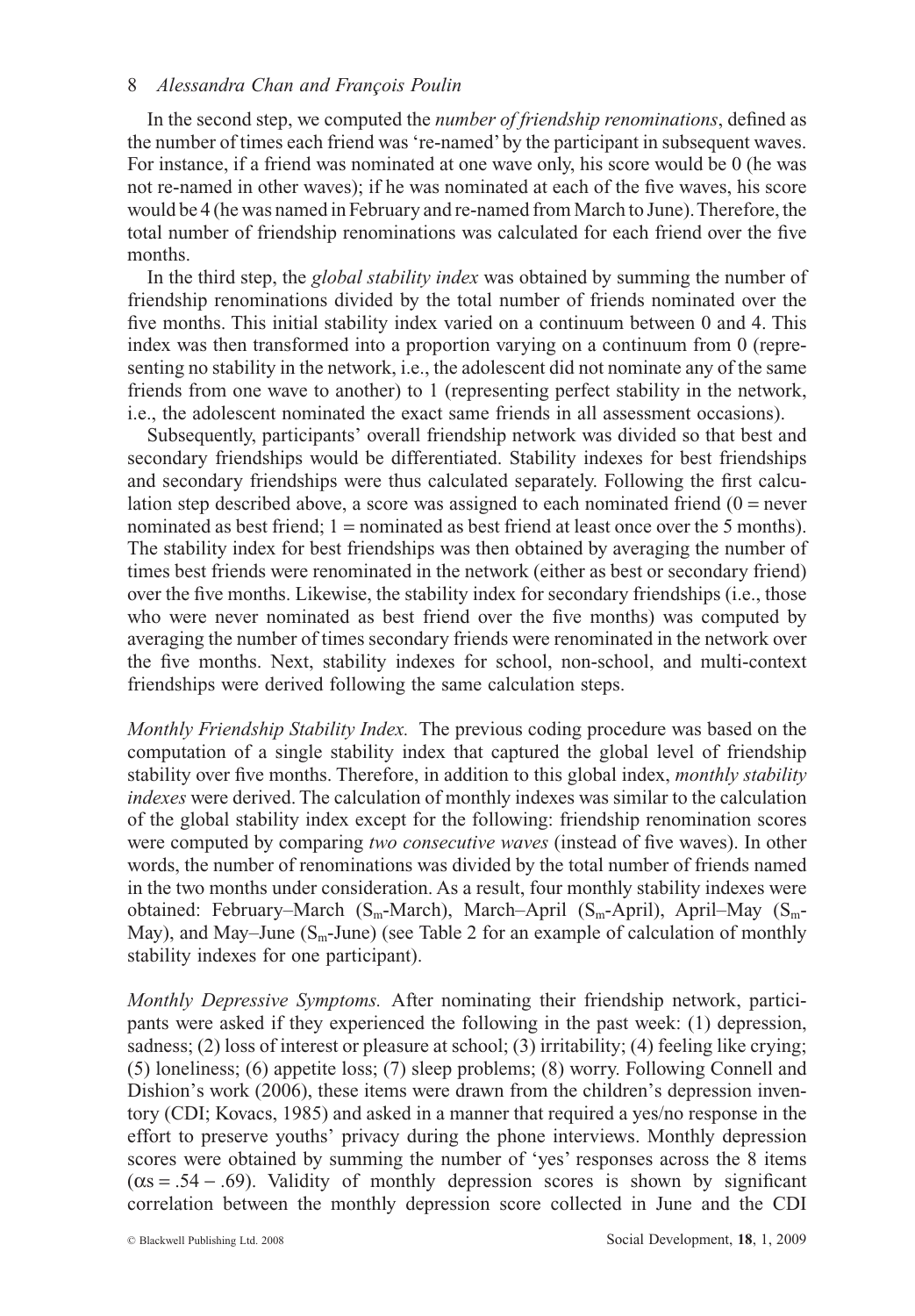| Nominated<br>friends                          | February | March        | April                     | May        | June        |
|-----------------------------------------------|----------|--------------|---------------------------|------------|-------------|
| Tom                                           |          |              |                           |            |             |
| Philip                                        |          |              |                           |            |             |
| Ellen                                         |          |              |                           |            |             |
| Jack                                          |          |              |                           |            |             |
| Martha                                        |          |              |                           |            |             |
| William                                       |          |              |                           |            |             |
|                                               |          | $S_m$ -March | $S_m$ -April              | $S_m$ -May | $S_m$ -June |
| Total number of<br>renominations <sup>a</sup> |          | 3            |                           | 2          | 3           |
| Monthly stability<br>indexes <sup>b</sup>     |          | $3/4 = .75$  | $1/6 = 0.17$ $2/5 = 0.40$ |            | $3/4 = .75$ |

**Table 2. Coding and Calculation of the Monthly Stability Index**

*Note*:  $0 =$  was not nominated in the network;  $1 =$  was nominated in the network.  $S_m =$  monthly stability index varying on a continuum between 0 (no stability) and 1 (perfect stability).

<sup>a</sup> Number of times each friend is 're-named' by the participant by comparing two consecutive waves.

<sup>b</sup> The total number of renominations divided by the number of friends named in the two months under consideration.

questionnaire depression score (described below) also collected in June (*r* = .54,  $p < .001$ ).

#### *Depression In-class Paper Questionnaire*

A French version of the children's depression inventory (CDI; Kovacs, 1985) was employed. The CDI is a self-administered questionnaire assessing the severity of affective, behavioural, and cognitive symptoms of depression among youths. The questionnaire includes a total of 27 items. In the present study, the suicidal ideation item was eliminated for ethical reasons. For each item, participants are asked to choose from three statements the one which characterizes them the best (e.g.,  $(1)$  I am tired sometimes; (2) I am tired often; (3) I am tired all the time). Individual item scores range from 0 to 2, with higher ratings indicating more severe symptoms. The total range of scores varies from 0 to 52, and scores higher than 19 are indicative of depression. The CDI has demonstrated good reliability and has been validated using normative and clinic-referred samples (Finch, Saylor, & Edwards, 1985; Fundulis et al., 1991). Internal consistency was high in this sample ( $\alpha$  = .83).

### **Results**

#### *Overview of the Statistical Analyses*

A regression analysis was conducted in order to address the broad link between friendship instability and depressive symptoms, according to gender. For this analysis,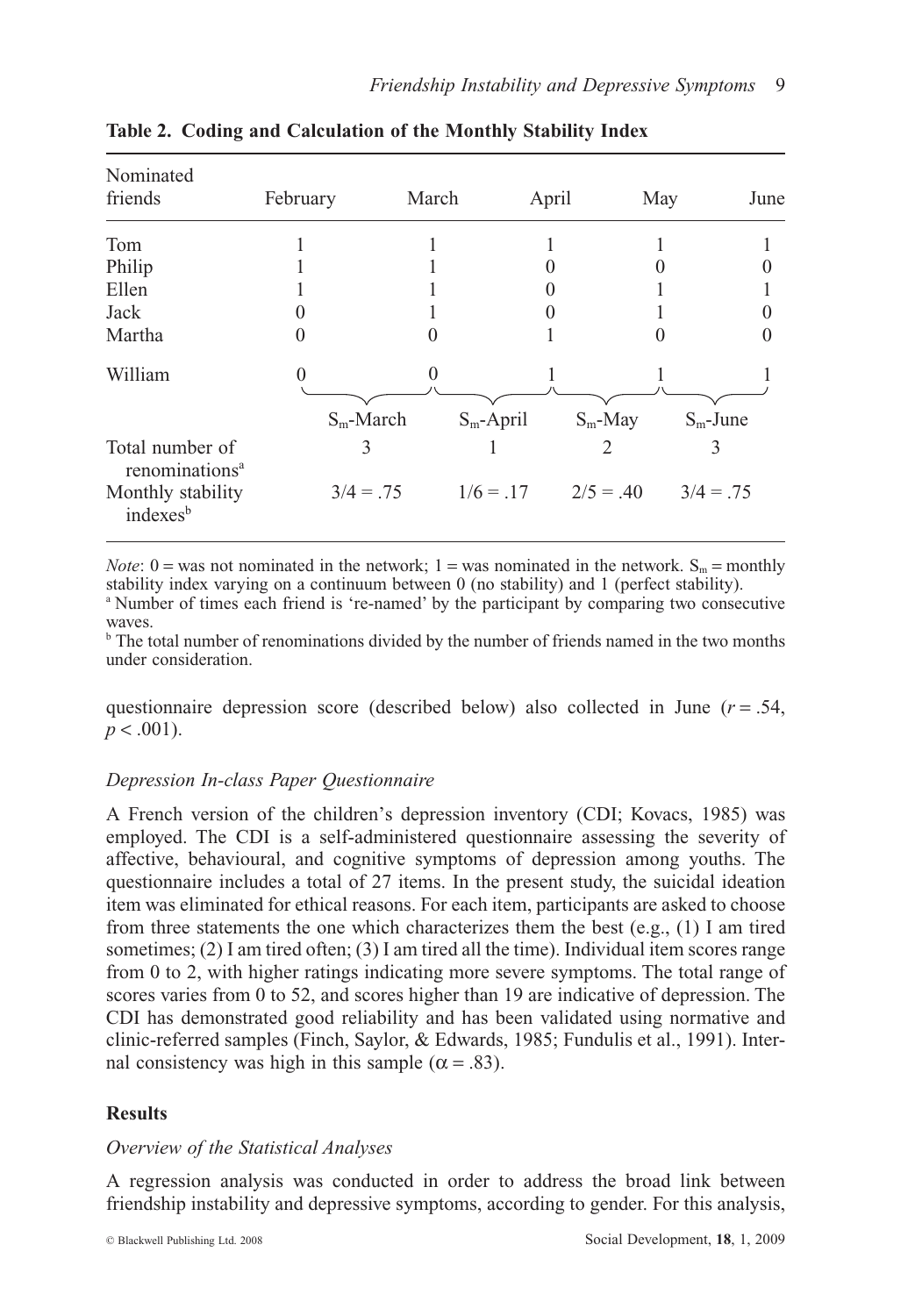the in-class depression measure was employed along with the global stability index. Next, cross-lag structural equation modeling (SEM) was performed in order to examine more specifically the relationship between monthly friendship instability and monthly depressive symptoms. For the SEM analyses, the monthly depression scores obtained from the telephone interviews were used along with the monthly stability indexes. A last series of regression analyses were conducted in order to investigate the relation between instability in friendship network components (i.e., friendship status and context) and depressive symptoms. For those analyses, the in-class depression measure and the global stability indexes were used.

## *Relation between Friendship Instability and Depressive Symptoms, with Gender as Moderator*

Descriptive statistics including the means, the respective standard deviations along with the correlations among these variables are presented in Table 3. A hierarchical linear regression analysis was conducted to examine the relation between friendship instability over the five-month period and depressive symptoms at the end of this period, with participants' level of depression as dependent variable and with gender as a moderator. This analysis was performed with a reduced sample  $(N = 97)$  because five participants did not complete the depression questionnaires. On the first step of the analysis, participants' initial level of depression was included as a control variable. On the second step, the global stability index and participants' gender were entered as predictors in the model. To facilitate interpretation, the friendship stability variable was z-standardized for the creation of the interaction term stability  $\times$  gender, which was added on the third step. As can be seen in Table 4, the results of the second step indicated that, after controlling for participants' initial level of depression in the fall, friendship stability and gender together explained 41 percent of the variance of depression in the spring  $(R^2$ adj = .39),  $F(2, 93) = 4.18$ ,  $p < .05$ ). Inspection of the partial regression coefficients revealed a main effect of friendship stability on depression,  $b = -23$ ,  $p < .05$ , whereas the main effect of gender on depression was not significant,  $b = -3.87$ , NS. Further, the interaction term entered on the third step did not add to explain the overall variance of depression. Taken together, results indicated that perceived instability in friendships over five months was significantly related to an increase in participants' depressive symptoms, and this pattern applied for boys and girls.

## *Monthly Examination of the Relation between Friendship Instability and Depressive Symptoms*

Next, we aimed to explore the relation between friendship stability and depressive symptoms on month-to-month basis. As illustrated in the correlation matrix in Table 5, the pattern of correlations between monthly stability indexes and respective monthly depression scores were all significant and in the expected directions ( $r_{\text{S-Mar D-Mar}} = -0.21$ ,  $r_{S-Aor D-Apr} = -.30$ ,  $r_{S-Mav D-May} = -.19$ ,  $r_{S-Jun D-Jun} = -.29$ ). These correlations indicated that if a participant's friendship network was unstable from Time 1 to Time 2, he/she would report elevated depressive symptoms at Time 2.

Cross-lag structural equation modeling (SEM) was used to examine, at a microscopic level, the relationship between monthly friendship instability and monthly depressive symptoms. This statistical procedure provides numerous advantages compared to traditional covariance techniques (e.g., regression). SEM allows the examination of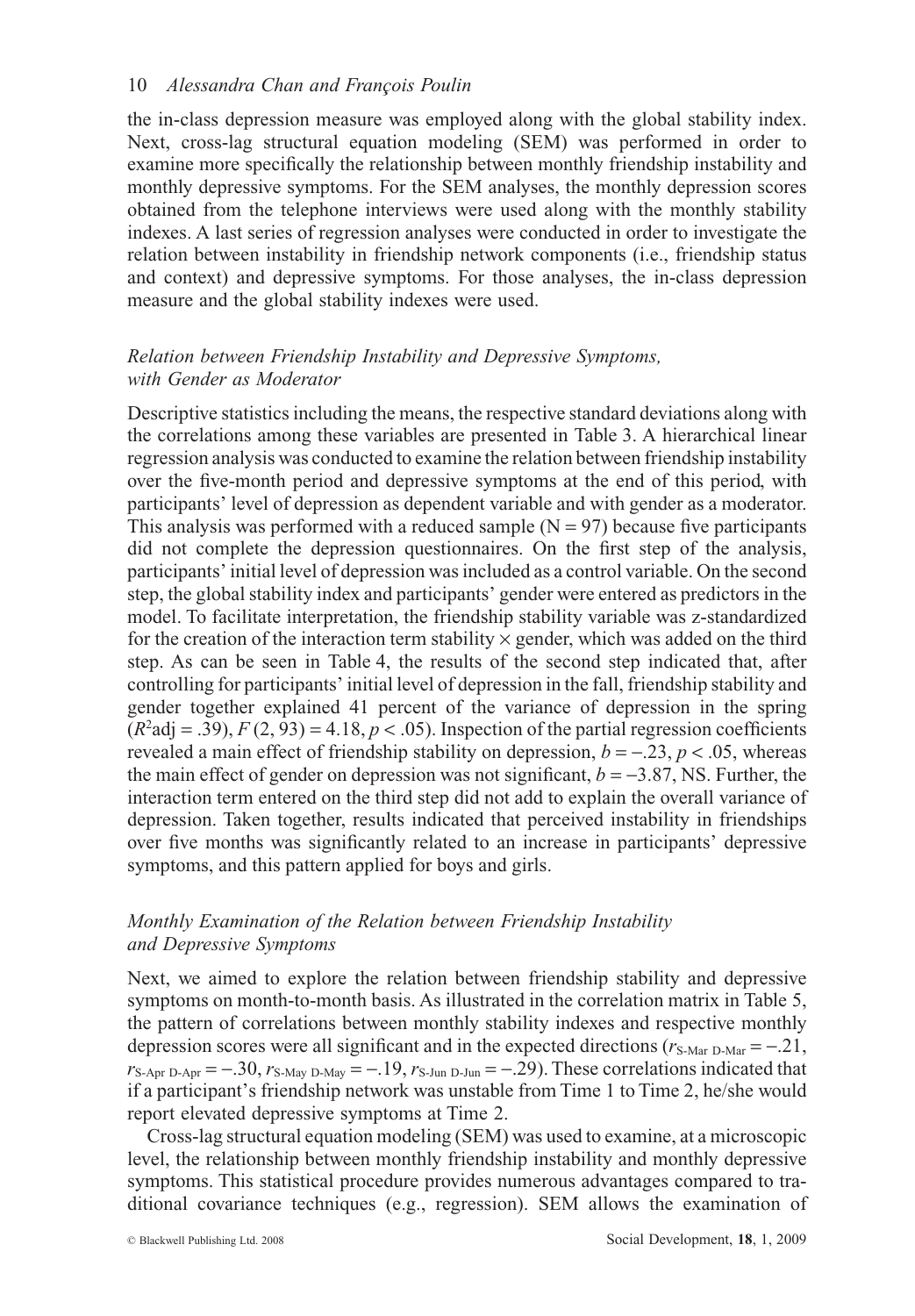|          |           |                      |                |               |         | $\mathbb{Z}$ | $\overline{S}$                                                                                                                                                            |
|----------|-----------|----------------------|----------------|---------------|---------|--------------|---------------------------------------------------------------------------------------------------------------------------------------------------------------------------|
|          |           |                      |                |               |         | 66           |                                                                                                                                                                           |
|          |           |                      |                |               |         |              |                                                                                                                                                                           |
| $.32***$ |           |                      |                |               |         |              |                                                                                                                                                                           |
| $.41***$ | $***88.$  |                      |                |               |         |              |                                                                                                                                                                           |
| $22*$    | .54****   | $.26*$               |                |               |         |              |                                                                                                                                                                           |
| $45***$  | $****19.$ | $40***$              | $\frac{8}{18}$ |               |         |              | ភ្នង ដុង                                                                                                                                                                  |
| $-.03$   |           | $-17$                | $-17$          | $\mathcal{S}$ |         |              |                                                                                                                                                                           |
| $-.26**$ |           |                      | $-27*$         |               | $***0$  |              | 22                                                                                                                                                                        |
|          |           |                      |                |               |         |              |                                                                                                                                                                           |
|          |           | $-.25***$<br>$-0.08$ | $-.35***$      |               | $-.21*$ |              | Note: $S_g =$ global stability index varying on a continuum between 0 (no stability) and 1 (perfect stability); $D_q =$ depression scores obtained from<br>8.58<br>9.7.57 |

questionnaires and varying on a continuum between 0 (no symptoms) and 2 (severe symptoms). \*  $p < 0.05$ , \*\*  $p < 0.01$ , \*\*\*  $p < 0.001$ .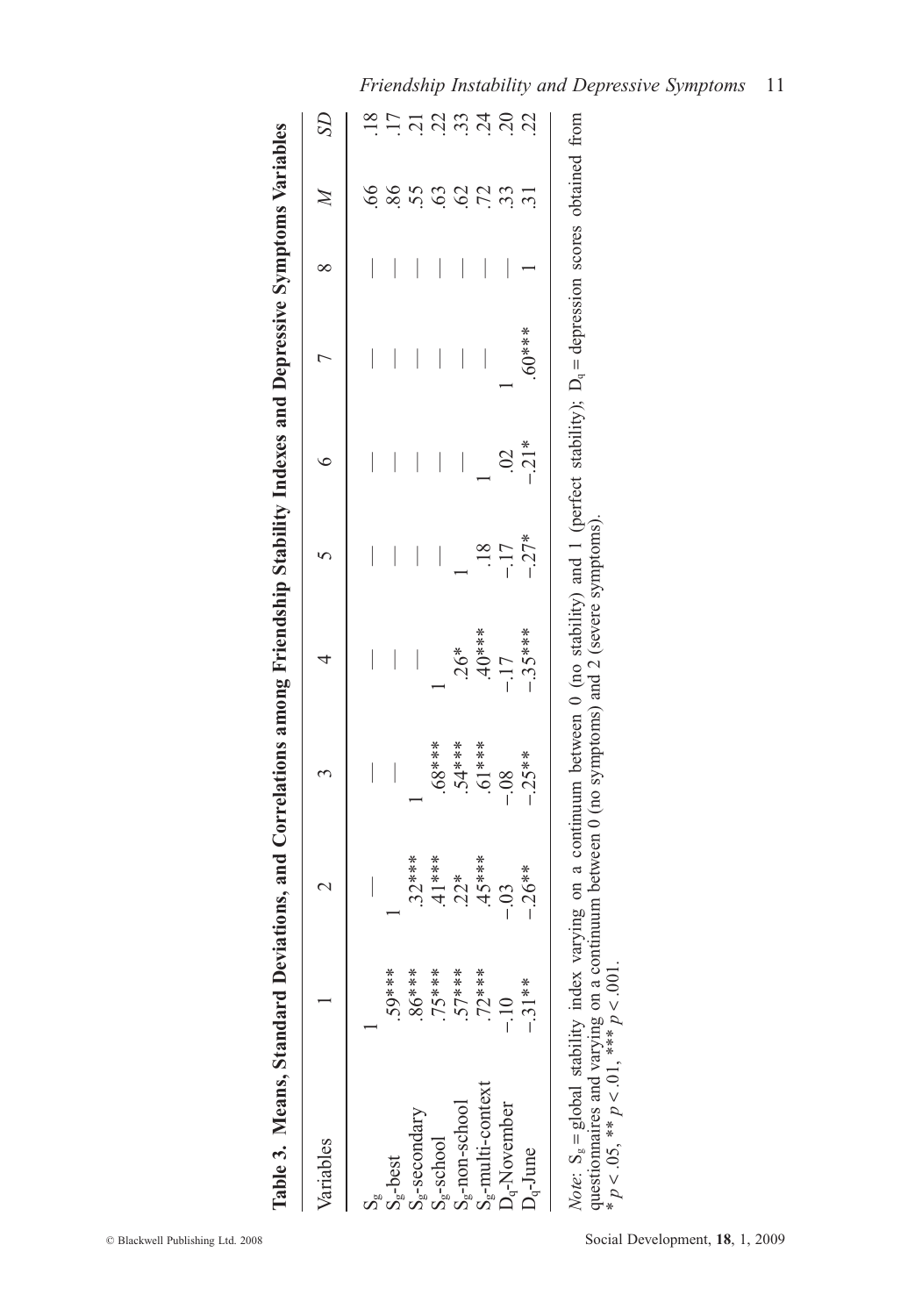|        | Predictor                 | h       | t         | $F$ change $(df)$ | $R^2$ change |
|--------|---------------------------|---------|-----------|-------------------|--------------|
| Step 1 |                           |         |           | 52.99 (1, 95)     | $.36***$     |
|        | Initial depression        | .64     | $7.28***$ |                   |              |
| Step 2 |                           |         |           | 4.18(2, 93)       | $.05*$       |
|        | Stability                 | $-.23$  | $-2.38*$  |                   |              |
|        | Gender                    | $-3.87$ | $-1.11$   |                   |              |
| Step 3 |                           |         |           | .34(1, 92)        | .00.         |
|        | Stability $\times$ gender | $-9.88$ | $-.58$    |                   |              |

**Table 4. Hierarchical Linear Regression Analyses Testing the Predictive Link between the Global Friendship Stability Index and Depressive Symptoms, with Participants' Gender as Moderator**

*Note*: N = 99.

 $* p < .05, ** p < .001.$ 

simultaneous effects of multiple predictors on one or more outcome measures while taking the interrelations among the predictors into consideration. Moreover, the 'goodness of fit' of the overall model is evaluated, thus allowing us to assess how well the proposed model reproduces the observed correlation matrix (Ullman, 2001).

Considering the small sample size  $(N = 102)$  for this analysis, the proposed model was replicated using three separate assessment intervals, instead of including all these intervals into one single model: Model 1 examined the time interval between March and April; Model 2 examined the time interval between April and May; and Model 3 examined the time interval between May and June. The three models are presented in Figure 1.

A first stage of the analysis consisted of the development of structural paths between monthly stability indexes and monthly depression scores across time and crosssectionally. The following paths were allowed in the model: (1) Time-1 constructs were allowed to correlate among themselves; (2) Time-2 constructs were allowed to correlate among themselves; (3) each Time-1 construct was used to predict the same Time-2 construct, thus controlling for construct stability; and (4) all cross-lag relations were included. Therefore, this model tests for cross-lag effects after controlling for construct stability as well as concurrent relations at both Time 1 and Time 2.

As can be seen in Figure 1, the results from the SEM showed that all three models proved to be a good fit with the data. In essence, several observations can be drawn from the three models. Firstly, monthly stability indexes were moderately stable over the course of the monthly assessments ( $rs = .45 - .53$ ). This suggested that if a participant's friendship network was extremely stable at one point in time, it was very likely that his/her network remained very stable in the following months. Secondly, monthly depression scores were also quite stable over the course of the monthly assessments ( $rs = .61 - .67$ ). Thirdly, in Models 1 and 3, elevated depressive symptoms at one point in time predicted an increase in friendship instability in the following month. This result was not significant in Model 2, although the path between depression in April and stability in May was in the expected direction. Finally, in all three models, friendship instability at one point in time did not predict an increase in depressive symptoms in the following month.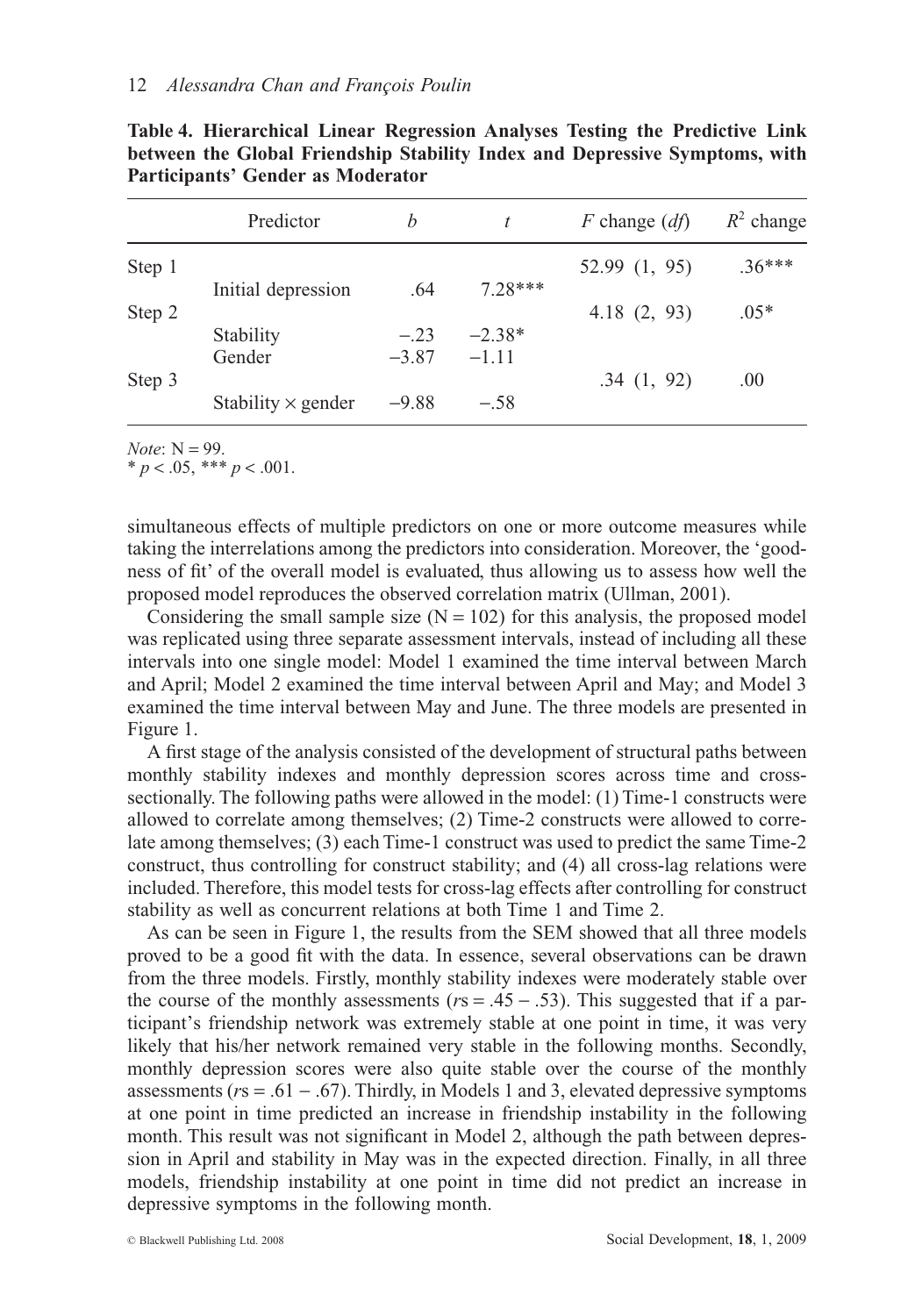| Table 5. Means, Standard Deviations, and Correlations Among the Monthly Friendship Stability Indexes and the Monthly Depres-<br>sive Symptoms Variables |          |              |           |           |        |          |          |      |                |
|---------------------------------------------------------------------------------------------------------------------------------------------------------|----------|--------------|-----------|-----------|--------|----------|----------|------|----------------|
| Variables                                                                                                                                               |          |              |           |           |        |          |          |      | $\overline{S}$ |
| $S_m$ -March                                                                                                                                            |          |              |           |           |        |          |          |      |                |
|                                                                                                                                                         | $.53***$ |              |           |           |        |          |          |      | 3.48           |
| $S_m$ -April<br>$S_m$ -May                                                                                                                              | $.44***$ | $45***$      |           |           |        |          |          |      |                |
| $S_m$ -June                                                                                                                                             | $.29**$  | $.28**$      | $50***$   |           |        |          |          |      | $\ddot{.}$     |
| D <sub>i</sub> -March                                                                                                                                   | $-.21*$  | $-28**$      | $-33***$  | $-.23*$   |        |          |          |      |                |
| $D_i$ -April                                                                                                                                            | $-19*$   | $.30**$<br>Ī | $-.26***$ | $-.23*$   | $***$  |          |          |      | 1.93           |
| D <sub>i</sub> -May                                                                                                                                     | $-.20*$  | $-18$        | $-.19*$   | $-.26***$ | .59*** | $.67***$ |          |      | 1.97           |
| $D_i$ -June                                                                                                                                             | $-21*$   | $.22*$<br>I  | $-16$     | $-.29**$  | .54*** | $***$    | $-64***$ | 2.18 | 1.98           |

| l<br>ļ                        |                       |
|-------------------------------|-----------------------|
| l                             |                       |
| ļ                             |                       |
| $\overline{\phantom{a}}$<br>J |                       |
| $\ddot{\bm{\zeta}}$           |                       |
| ו<br>ו                        |                       |
| Î<br>֠                        | i<br>į<br>l<br>֠      |
| Ξ.<br>ايا<br>د<br>ים<br>שונים | ļ<br>i<br>Ï<br>l<br>l |

*Note*: N = 102. Sm = monthly stability index varying on a continuum between 0 (no stability) and 1 (perfect stability); Di = monthly depression scores obtained from telephone interviews and varying on a continuum between 0 (no symptoms) and 8 (severe symptoms). \*  $p < 0.05$ , \*\*  $p < 0.01$ , \*\*\*  $p < 0.001$ .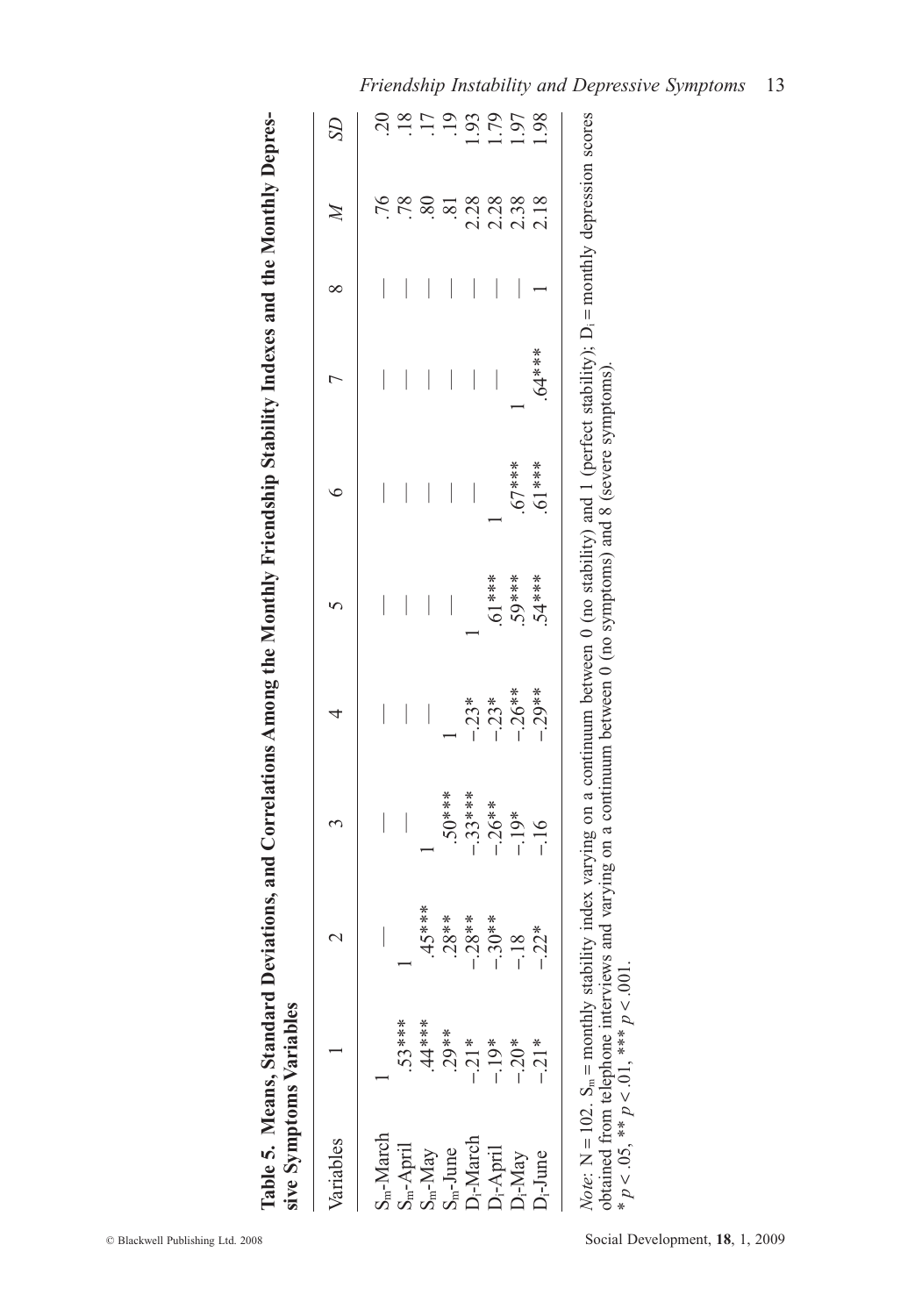

 $\chi$ 2 = 1.41,  $df$  = 1, p = .23; RMSEA = .06; CFI = .99; GFI = .99





 $\chi$ 2 = .03, df = 1, p = .86; RMSEA = .00; CFI = 1.00; GFI = 1.00

Model 3



 $\chi$ 2 = 1.56,  $df$  = 1, p = .21; RMSEA = .07; CFI = .99; GFI = .99

*Figure 1.* Final Models Linking Monthly Friendship Stability and Monthly Depressive Symptoms.

Model 1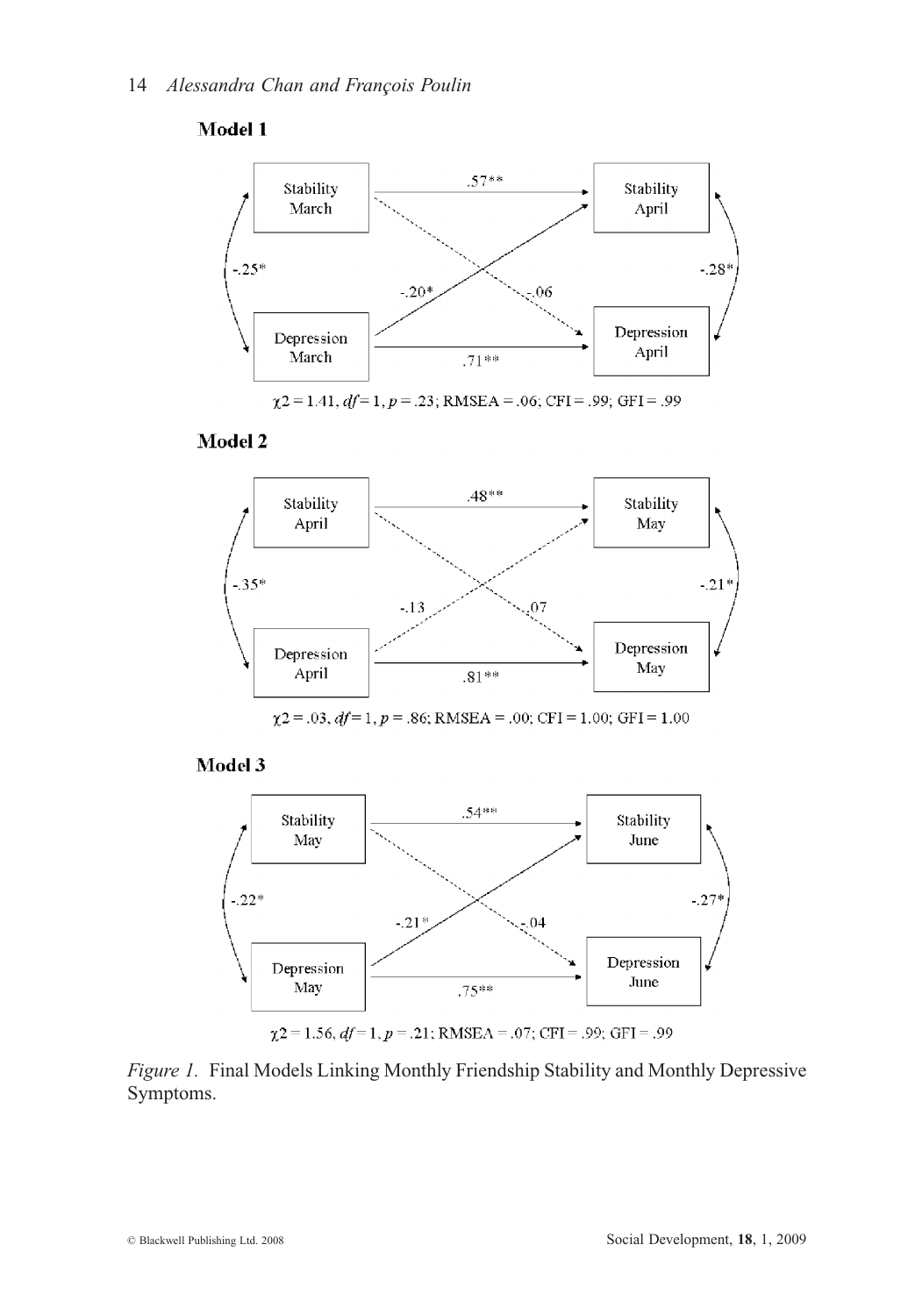| Predictor                    | h       | $\bar{t}$    | F change $(df)$ | $R^2$ change |
|------------------------------|---------|--------------|-----------------|--------------|
| Model 1: Friendship status   |         |              |                 |              |
| Step 1                       |         |              | 51.41 (1, 92)   | $.36***$     |
| Initial depression           | .65     | $7.17***$    |                 |              |
| Step 2                       |         |              | 3.68(2, 90)     | $.05*$       |
| Best frd. stability          | $-.15$  | $-1.38$      |                 |              |
| Secondary frd. stability     |         | $-.15 -1.80$ |                 |              |
| Model 2: Friendship contexts |         |              |                 |              |
| Step 1                       |         |              | 47.41 (1, 68)   | $.41***$     |
| Initial depression           | .66     | $6.89***$    |                 |              |
| Step 2                       |         |              | 1.90(3, 65)     | .05          |
| School frd. stability        | $-.16$  | $-1.71$      |                 |              |
| Non-school frd. stability    | $-4.58$ | $-.81$       |                 |              |
| Multi-context frd. stability | $-2.77$ | $-.37$       |                 |              |

**Table 6. Hierarchical Linear Regression Analyses with Instability in Different Components of Friendship Networks Predicting Participants' Depressive Symptoms**

*Note*: The first regression analysis is based on  $N = 94$ ; the second regression analysis is based on  $N = 70$ . Frd. = friendship.

 $* p < .05, ** \hat{p} < .001.$ 

# *Instability in Different Components of Friendship Networks in Relation with Depressive Symptoms*

*Friendship Status.* Descriptive statistics including the means, the respective standard deviations, as well as correlations among these variables are depicted in Table 3. As reported in Table 3, the stability indexes in best and secondary friendships were moderately correlated  $(r = .32, p < .001)$ . A regression analysis was then performed in order to examine the unique contribution of each friendship status in predicting depressive symptoms. This analysis was performed with a reduced sample  $(N = 94)$ because only participants whose friendship network was composed of both best and secondary friendships were included. As presented in Model 1 of Table 6, results revealed that, after controlling for initial depression, neither instability in best friendships,  $b = -.15$ , NS, nor instability in secondary friendships,  $b = -.15$ , NS, predicted changes in depressed mood. We noted, however, that when the initial level of depression was not controlled for in the analysis, instability in best friendships significantly predicted depressive symptoms,  $b = -.23$ ,  $p < .05$ , whereas instability in secondary friendships did not,  $b = -.18$ , NS.

*Friendship Contexts.* Descriptive data including the means, the standard deviations, and the correlations among these variables are illustrated in Table 3. As shown in Table 3, the stability indices within each friendship context were moderately correlated  $(rs = .18 - .41)$ . A regression analysis was carried out in order to examine the contribution of each context in predicting depressive symptoms. Only participants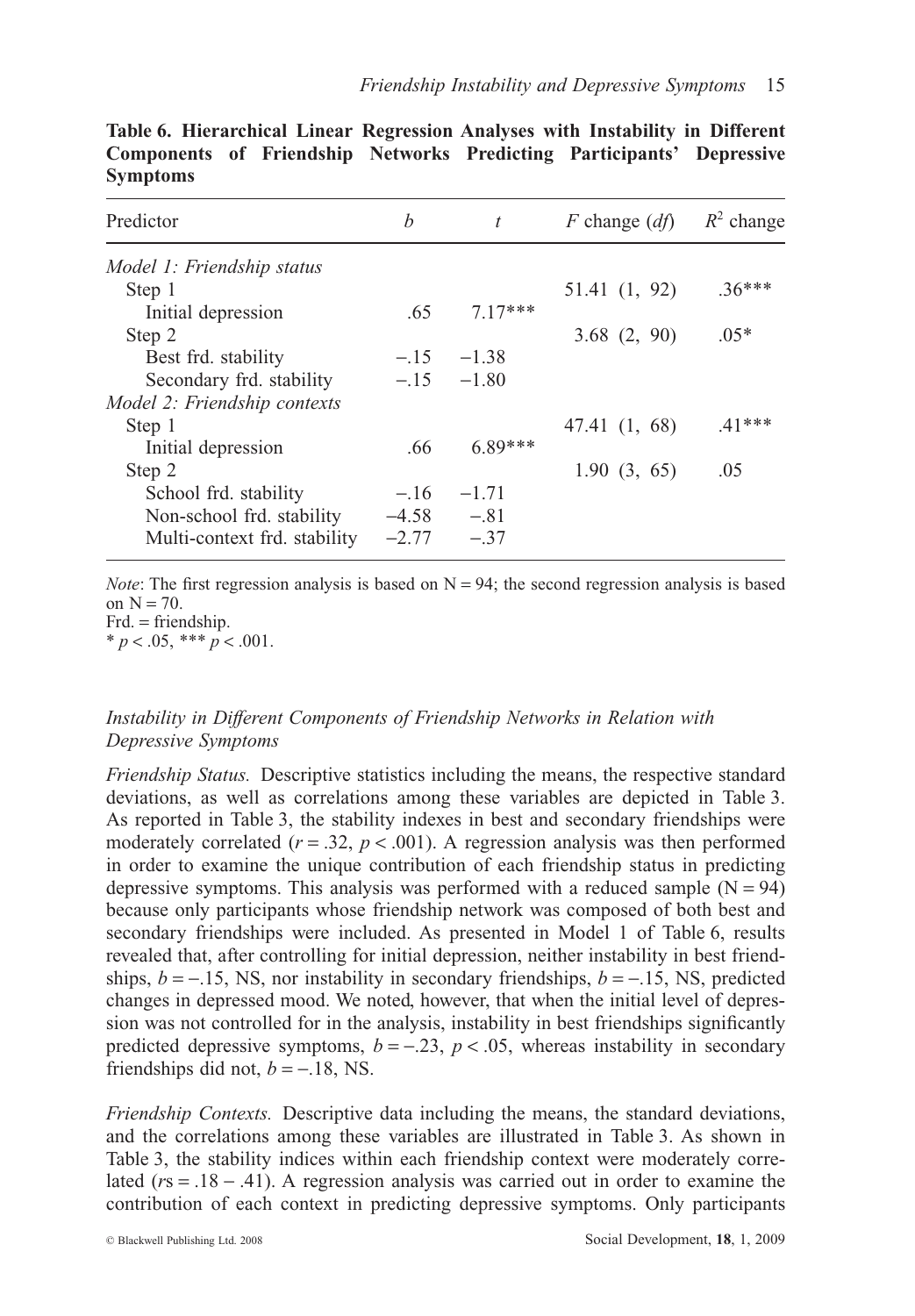who designated at least one friend in *each* context were included in this analysis  $(N = 70)$ . As can be seen in Model 2 of Table 6, after controlling for initial levels of depressive symptoms, instability in school ( $b = -16$ , NS), in non-school ( $b = -4.58$ , NS), and in multiple contexts  $(b = -2.77, \text{NS})$  did not predict an increase in adolescents' depressed mood. Once again, it should be noted that when the initial level of depression was not controlled for in the analysis, only instability in school friendships significantly predicted depressive symptoms,  $b = -.33$ ,  $p < .01$ , whereas instability in non-school and instability in multi-context friendships did not (respectively,  $b = -19$ , NS and  $b = -.07$ , NS).

## **Discussion**

In the current investigation, a focus was placed on the early adolescence period (i.e., between 11 and 13 years). Indeed, fluctuations in youths' social universe may be more pronounced during this period because it coincides with the transition to high school, along with numerous developmental changes at the cognitive, social, and biological levels (Berndt, 1982; Eccles, Lord, & Buchanan, 1996). According to Sullivan (1953) and several other scholars, friendships in early adolescence are crucial to developmental outcome because they afford distinct functions to youths, such as contexts for skill development, sources of social support, and models for later relationships (Ladd & Kochenderfer, 1996). Parker and Gottman (1989) further contended that stable friendships allow children to explore their emotions (e.g., fears, doubts, anxieties) and relieve everyday frustrations. For this purpose, the early adolescence period forms a unique context to explore the link between friendship instability and depressive feelings given that individual differences would be even more prominent during this time.

Accordingly, the primary questions raised in the present study were the following: (1) Is perceived friendship instability related to changes in depressive symptoms? (2) What is the directionality of this relation? (3) Is instability in different components of friendship networks associated with depressive symptoms? The relation between selfreported friendship instability and depressive symptoms was thus examined among young adolescents over the course of five months by means of brief monthly telephone interviews. Results are discussed according to these three research questions.

#### *Overall Relation between Friendship Instability and Depressive Symptoms*

By and large, is it preferable to maintain the same friends over time or to change frequently? Results revealed that adolescents who perceived a high level of instability in their friendship network reported an increase in depressive feelings over a fivemonth period. In other words, youths varied in their report of how stable their friendship networks were and these individual differences were significantly associated with their emotional adjustment. Although Parker and Seal (1996) examined stability in reciprocal friendships, our result was consistent with their findings showing that children with distinct patterns of friendship stability differed in their behavioral characteristics (e.g., social status).

Contrary to expectations, participants' gender did not moderate the link between friendship instability and depressed mood. It is possible, however, that gender differences would be found with a slightly older adolescent sample. Indeed, several reviews have documented that gender differences in depression are most evident between ages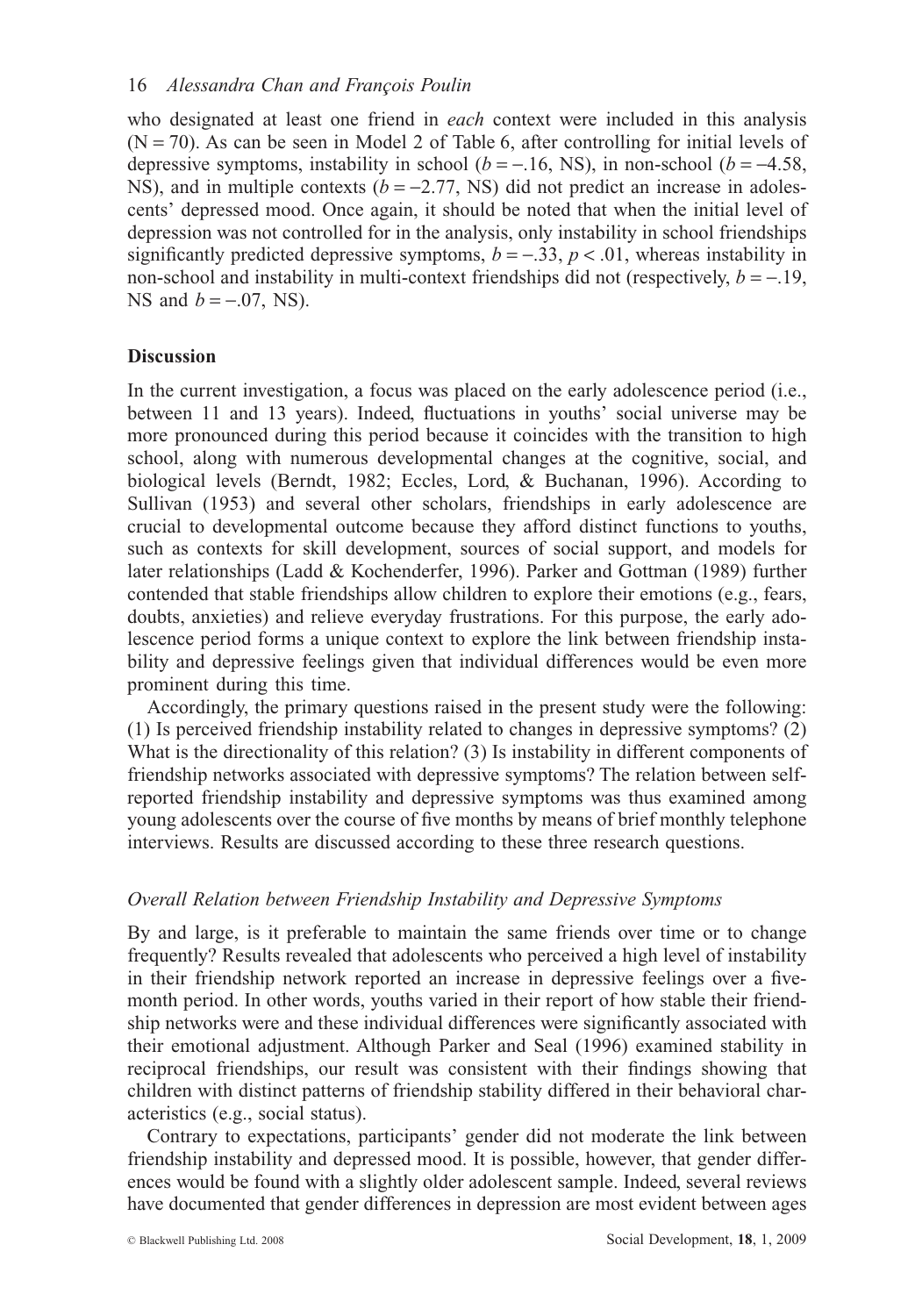15 and 18, with females being twice more likely to be depressed than males (Nolen-Hoeksema & Girgus, 1994; Wichstrom, 1999). Researchers have recognized that the number of reported stressful life events rises dramatically during adolescence (Ge et al., 2003). In this respect, youths may be more vulnerable to depression during midto late- adolescence as they progress through adolescence and experience increasing levels of stress (Hankin et al., 1998).

In the present study, both friendship loss and formation were considered together in the computation of the global stability index. This index carried the advantage of capturing the overall quantity of change in a friendship network in comparison with traditional indexes. Thus, it can be the case that adolescents who perceived much change in their network (either losing old friends or making new ones) experienced lower quality in their friendship network, fewer bases of support, and greater loneliness, thereby becoming more depressed. In particular, youths who subjectively lose friendships may indicate more depressive symptoms because friendship disruption is associated with a reduction of social support (Cairns, Leung, & Cairns, 1995). As for the process of developing new friendships, it may be stressful as well because novel relationships may not yet represent strong bases of intimacy or emotional support. It has been shown that new friendships could play a key role in the development of certain delinquent behaviors, such as initiation of substance use (Kiesner & Fassetta, 2007). This finding thus provides further evidence for the view that the formation of new friendships may not always be linked with positive outcomes in early adolescence.

Altogether, the current study points to the idea that the temporal changes (i.e., termination and formation) perceived within friendship networks constitute a relationship dimension worth considering for its significant contribution to understanding depressive symptoms in early adolescence. More specifically, instability in *perceived* friendships may represent a critical variable related to adolescents' psychosocial adjustment. In support of this notion, prior research has demonstrated that individuals' perceptions of support reduce stress, even when individuals do not actually receive any type of support from their friends (Cohen & Wills, 1985). Perceptions of supportive friendships are therefore sufficient to increase people's confidence that they have the resources needed to cope with a stressor.

As a final point, it is essential to underline that, although the relation between friendship instability and depressive symptoms was a significant one, this link was not predictive on a temporal level but correlational instead. Indeed, it was the overall *change* in friendship networks occurring between February and June that was significantly associated with the *change* in depressive symptoms during the same period. Therefore, the directionality of the link between the two variables could not be ascertained in this analysis and microscopic monthly analyses needed to be conducted.

## *Monthly Examination of the Relation between Friendship Instability and Depressive Symptoms*

After learning that friendship instability over five months was related to an increase in depressive feelings, one can wonder which came first: Was it instability in friendships that led to depressive symptoms or the feelings of depression that brought instability? Firstly, both monthly stability indexes and monthly depression scores were quite stable over the five-month period. This suggests that one's level of friendship stability is likely to remain constant over time. That is, if a youth's network is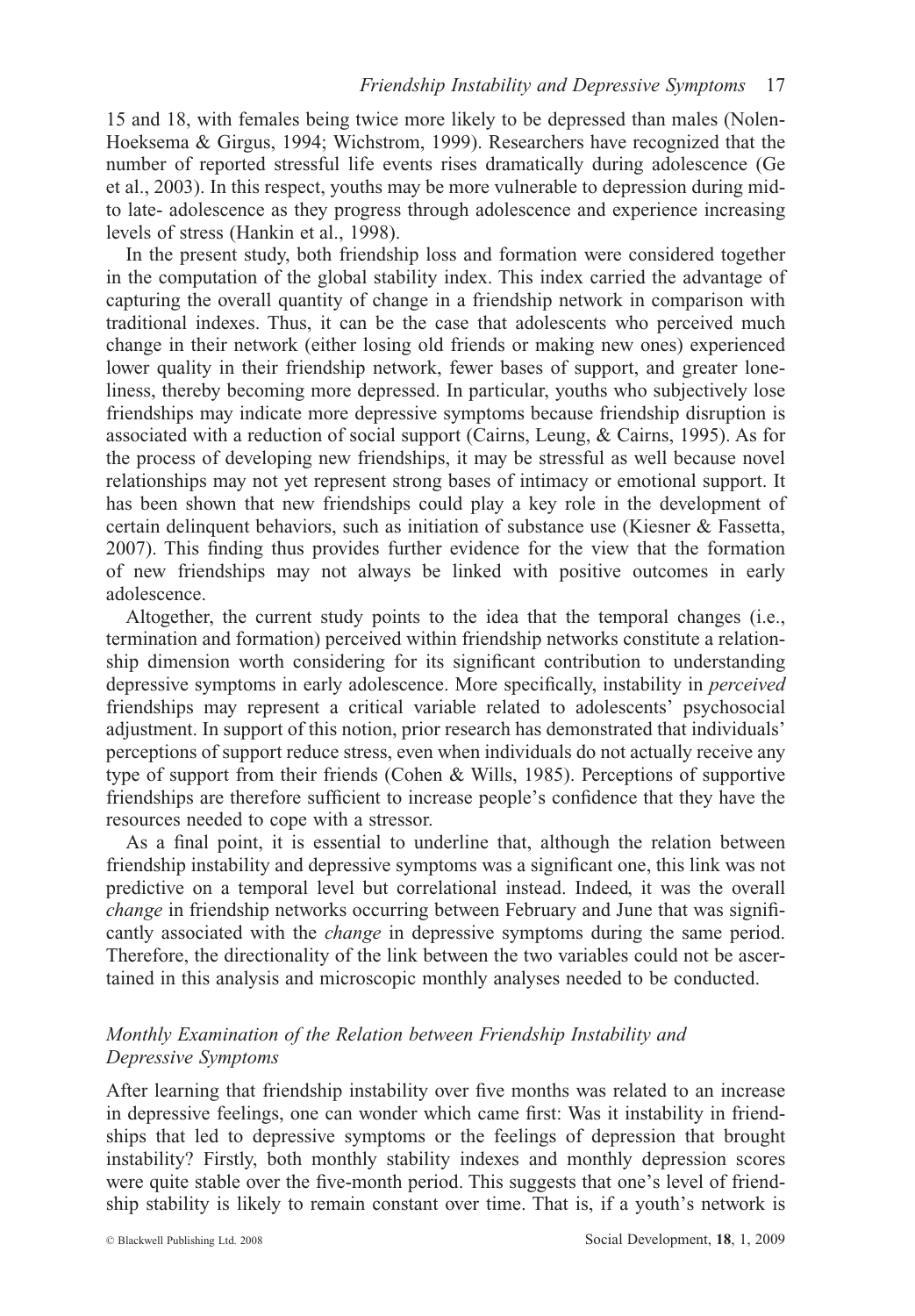highly stable from one month to another, it is prone to remain stable the following months. As for the strong correlations found in participants' monthly depressive symptoms, they were comparable to those reported by Connell and Dishion (2006), although there was less variability in the present investigation's scores. On the whole, results revealed that elevated depressive symptoms at one time point predicted deterioration in friendship stability by the following month and this finding was significantly replicated in two out of three models. On the other hand, perceived friendship instability at one point did not appear to predict an increase in depressive symptoms the next month. In other words, there was no evidence in the current study that monthly disruptions in friendship networks amplified monthly depressive symptoms.

Subsequently, findings from this study support the assumption that young adolescents with depressed mood hold a negative perceptual bias of their interpersonal relationships leading them to perceive instability in their network. In line with this notion, Rudolph and Clark (2001) found that youths with elevated depressive symptoms were more likely to view themselves as socially incompetent and to believe that their friends are untrustworthy and hostile. Such a pessimistic view was also reported by Brendgen et al. (2002) who indicated that depressed children perceive low quality in their friendships and high rejection by peers. In light of the interpersonal model of depression (Coyne, 1976a, 1976b), the following processes can then be hypothesized to be taking place. When a person begins to display depressive behaviors, others may provide reassurance at first, but gradually withdraw from interaction. As the depressed person receives mixed messages of approval and rejection from others, he/she may come to perceive that his/her relationships are unstable.

Several interpretations could be made to explain why monthly friendship instability at one point did not significantly predict increases in depressive symptoms the following month. Firstly, it could be that depressive symptoms are a relatively stable characteristic that are not affected by short-term shifts in friendship networks. Supporting this possibility, we found that monthly depression scores were remarkably stable over the five months. Secondly, it should be noted that a clear trend was found showing that perceived friendship instability from one month to another was correlated with depressive symptoms by the second month. It is therefore possible that the subjective effect of friendship instability on depressive symptoms may only be noticeable over a longer time period, for instance after repeated rejection from others. Lastly, it should be kept in mind that friendship instability may not always be harmful for adjustment, especially when it reflects a rigid environment in which people fail to change relationships as their needs and interests are altering (Cairns, Leung, & Cairns, 1995). Hence, it is possible that those who experienced instability in their network may have done so because they replaced a low-quality friendship with a higher-quality friendship. In other words, it seems plausible to expect that the stress caused by the breakup of a friendship is alleviated by the addition of a new higher-quality friendship. Friendship instability in this context may therefore be positive for emotional well-being. In sum, the present investigation offers partial evidence for the cognitive-interpersonal models of depression, which bring to light the critical role of perceptions of difficulties in personal relationships in association with depression. Importantly, the reliance on short time frames between assessments constitutes an original contribution of the present investigation, and the microscopic mechanisms by which temporal friendship patterns and depressive symptoms are related together are visibly in need of further study and replication.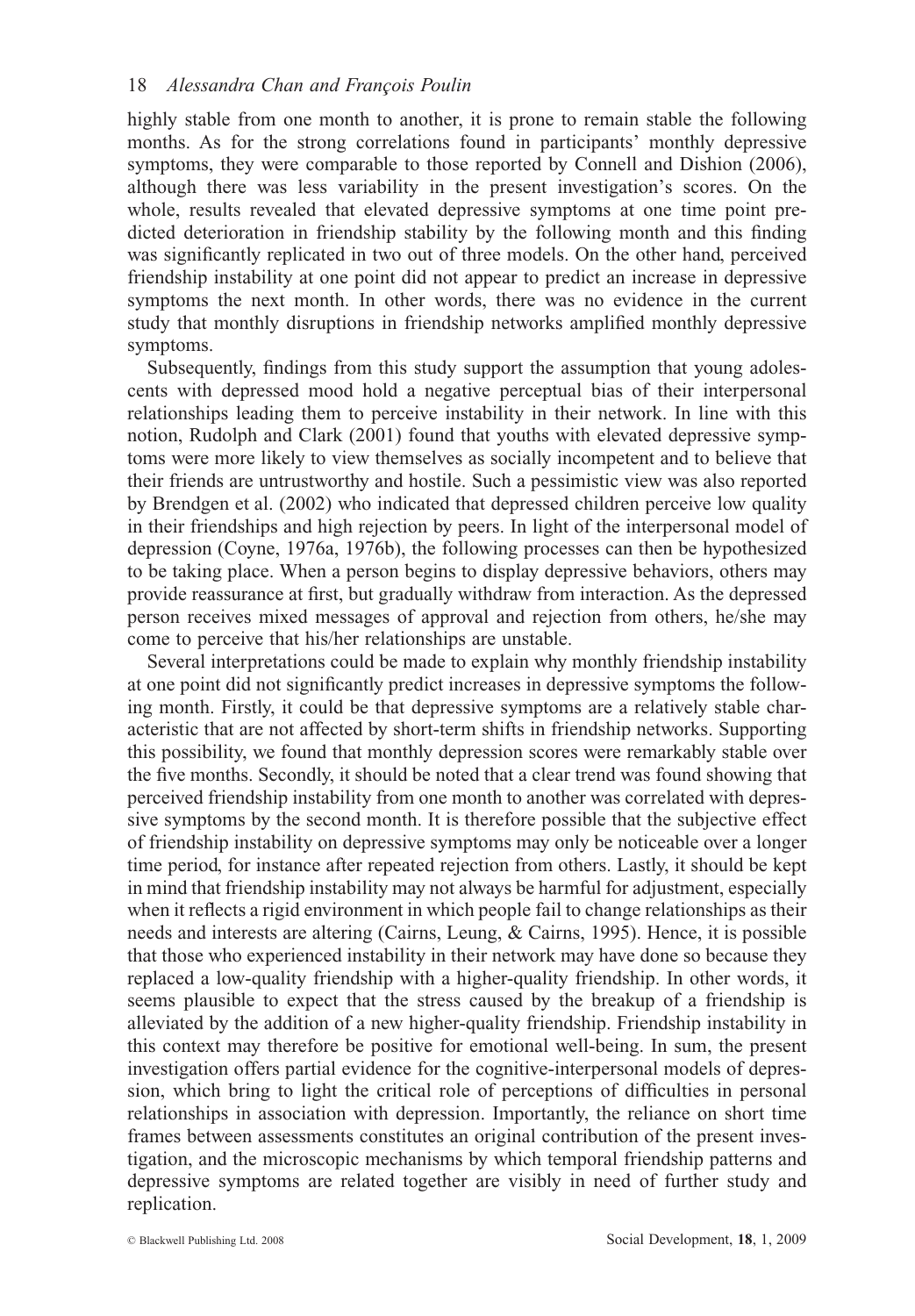## *Instability in Different Components of Friendship Networks in Relation to Depressive Symptoms*

Mixed evidence was found in examining whether the link between friendship instability and depressed mood was specific to certain components of adolescent networks. Regarding friendship status, instability in adolescents' best friendship choices appeared to be related to high levels of depressive symptoms, whereas instability in secondary friendship choices was not. However, when participants' initial level of depression was controlled for, instability according to friendship status was no longer related to depressed mood. Perhaps this is the product of adding another variable (initial depression) to the analysis, which resulted in a reduced statistical power. If this is the case, adolescent networks may prove to be comprised of varying levels of relationship status, with subjective best friendships possibly playing a more significant role than secondary friendships. Because adolescents may experience higher levels of intimacy in their best friendships (Claes, 2003), findings from the present study suggest that temporal changes within these higher-quality relationships may be related to youths' depressive affect to a greater extent.

As for friendship contexts, results revealed that only perceived instability in school networks was significantly associated with elevated depressive symptoms, whereas instability in non-school and in multiple contexts was not. However, when initial level of depression was controlled for, perceived instability according to the different friendship contexts was no longer related with changes in depressed mood, again possibly due to a reduced statistical power. Thus, the findings point to the idea that fluctuations in school friendships may have more influence on adolescent depressed mood than non-school or multi-context friendships. One possible explanation is that youths spend the largest part of their day in school  $(5-7$  hours a day; Larson & Verma, 1999), so that perceived instability within the school setting may be more strongly related to depressive feelings than in any other settings. Furthermore, it should be noted that the current study was conducted nearly six months following the transition to high school. It is well-known that school transitions bring high levels of readjustment in adolescent network (Eccles et al., 1996), resulting in the breakup of old friendships while providing opportunities to form new relationships (Hardy et al., 2002). Consequently, it can be the case that a few months after facing the school transition, adolescents encountered some changes in their school network, which brought along elevated depressive symptoms. Maintaining stable friendships in the school context may thus facilitate adaptation to a new environment by providing bases of support (Ladd & Kochenderfer, 1996). Alternatively, why was instability in multi-context friendships unrelated to depressed mood? It has been shown that friendships taking place simultaneously in multiple settings are more stable to begin with than those taking place in one single context (Chan & Poulin, 2007). Because of this, changes experienced within multicontext friendships may be less likely to be influenced by adolescents' depressive states. Finally, it is possible that interactions between friendship status and contexts have a different bearing on depressive symptoms. For instance, we can wonder whether instability in school best friendships would contribute more significantly to youths' development compared with secondary friendships taking place outside of school. Taken together, researchers need to consider adolescent friendship networks across a wide range of ecologies (e.g., various friendship status and contexts). This would help identify how each friendship network component distinctively relates to youths' social and affective development.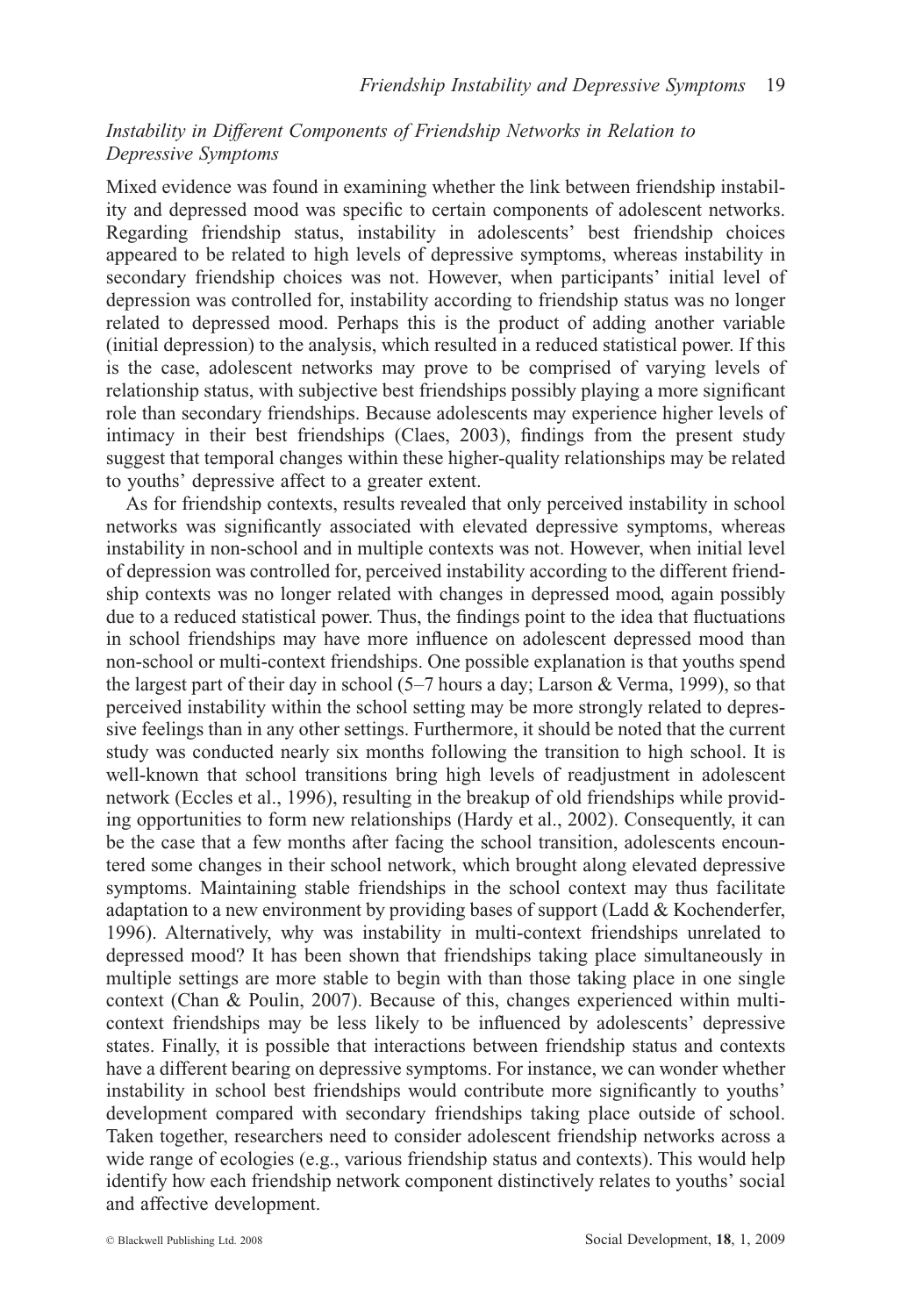#### *Limitations and Future Directions*

Limitations of the current study include the sole reliance on self-reported data.Although self-report measures are central to the study of interpersonal relationships (Furman, 1996), the use of self-reported measures raises the possibility that the findings result from common method variance. In addition, when participants provide information on the characteristics of their own network, there is a possibility that they present a self-enhancing picture of their relationships (Cairns, Leung, & Cairns, 1995). The eight-item monthly depression scale used in the present study had relatively low internal consistency, despite significant findings. Future work would thus benefit from multiple sources of measurement of friendship and depression variables with strong psychometric properties. Moreover, SEM techniques are very sensitive to sample size. The model tested in this study should thus be replicated with a larger sample. Finally, lacking statistical power for some analyses, the current study could not definitively address the issues concerning the relation between instability in different friendship components and depressed mood, and this should be kept in mind when interpreting the results.

Despite these limitations, several strengths of the present study should be acknowledged. Firstly, the results provided evidence that the temporal level of stability in self-reported friendship networks is a relationship dimension significantly associated with depressive symptoms among young adolescents. Moreover, an important contribution of this investigation was the innovative use of multiple short spacing of measurement in order to study adolescent dynamic processes. Such microscopic analysis opens up the window to new research questions. For instance, it would be interesting to re-examine the relation between friendship instability and depression with a clinically depressed sample. In view of designing more effective prevention and intervention programs, specifying such a microscopic framework may ultimately enhance our understanding of the processes by which friendship relations are relevant to the development of depressive behaviors during early adolescence. Additionally, it should be noted that the direction of causality between friendship instability and depressed mood cannot be ascertained. Therefore, future work should assess the unique contribution of friendship stability on depression, after controlling for the potential effect of other relationship dimensions found in the literature to be related to adolescent depressed mood (e.g., friendship quality, friends' characteristics). New research is also needed to examine the relation between friendship instability and other developmental difficulties in adolescence, such as behavior problems or substance use. In closing, it would be relevant to assess the relation between friendship instability and depressive symptoms in the long-term, one or two years later, because as Cairns, Leung, Buchanan, et al. (1995, p. 53) pointed out, 'changes can be disruptive in the short term even if they are adaptive in the long term'.

#### **References**

- Allen, J. P., Insabella, G., Porter, M. R., Smith, F. D., Land, D., & Phillips, N. (2006). A social-interactional model of the development of depressive symptoms in adolescence. *Journal of Consulting and Clinical Psychology*, *74*, 55–65.
- Aloise-Young, P. A., Graham, J. W., & Hansen, W. B. (1994). Peer influence on smoking initiation during early adolescence: A comparison of group members and group outsiders. *Journal of Applied Psychology*, *79*, 281–287.

Benenson, J. F.,  $\&$  Christakos, A. (2003). The greater fragility of females' versus males' closest same-sex friendships. *Child Development*, *74*, 1123–1129.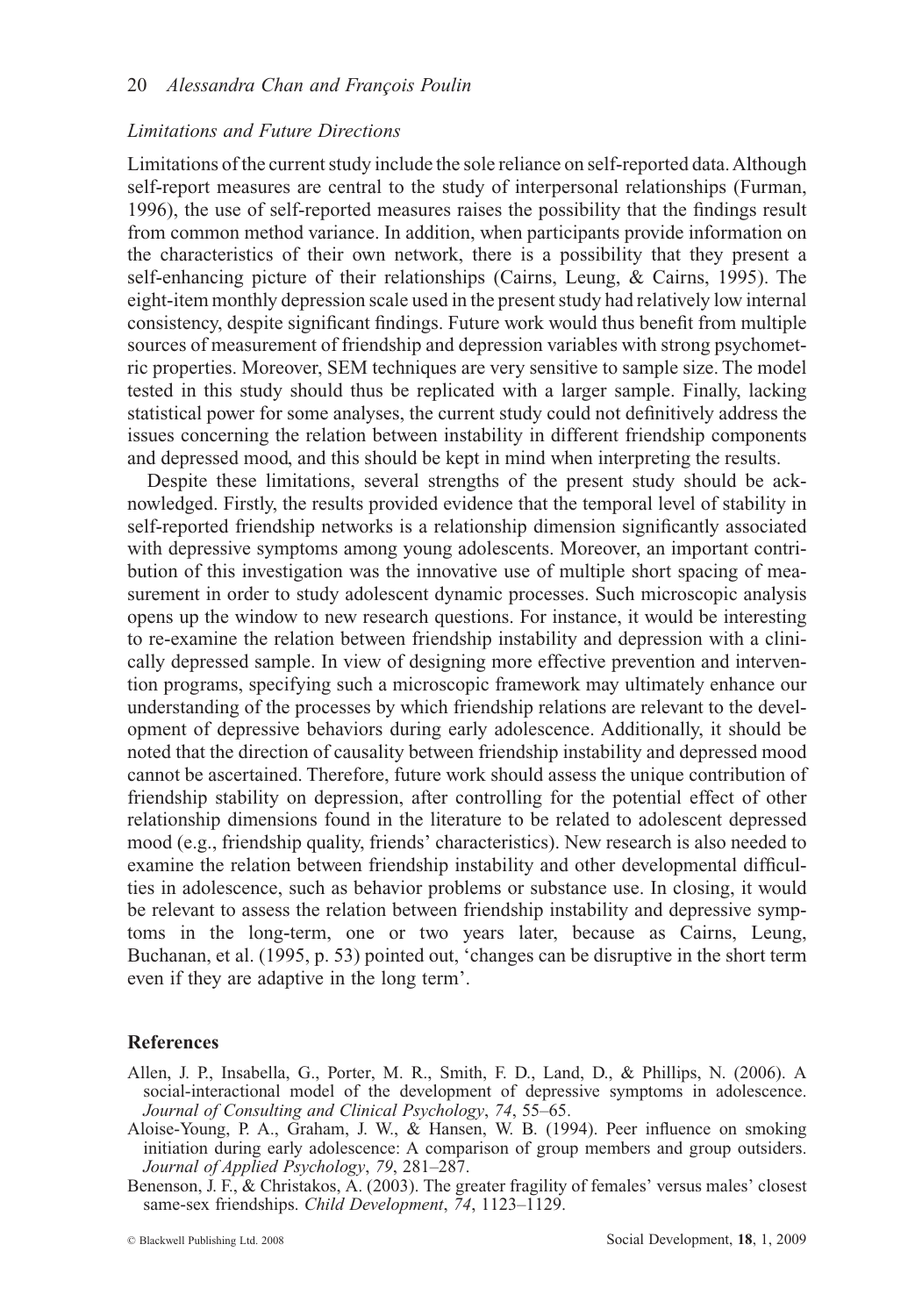- Berndt, T. J. (1982). The features and effects of friendship in early adolescence. *Child Development*, *53*, 1447–1460.
- Berndt, T. J. (1989). Obtaining support from friends during childhood and adolescence. In D. Belle (Ed.), *Children's social networks and social supports* (pp. 308–331). New York: John Wiley & Sons, Inc.
- Berndt, T. J. (1999). Friends' influence on students' adjustment to school. *Educational Psychologist*, *34*, 15–28.
- Berndt, T. J., & Hoyle, S. G. (1985). Stability and change in childhood and adolescent friendship. *Developmental Psychology*, *21*, 1007–1015.
- Birmaher, B., Ryan, N. D., Douglas, E. W., Brent, D. A., Kaufman, J., Dahl, R. E., et al. (1996). Childhood and adolescent depression: A review of the past 10 years. Part I. *Journal of the American Academy of Child and Adolescent Psychiatry*, *35*, 1427–1439.
- Boivin, M., Poulin, F., & Vitaro, F. (1994). Depressed mood and peer rejection in childhood. *Development and Psychopathology*, *6*, 483–498.
- Bowker, A. (2004). Predicting friendship stability during early adolescence. *Journal of Early Adolescence*, *24*, 85–112.
- Brendgen, M., Markiewicz, D., Doyle, A. B., & Bukowski, W. M. (2001). The relations between friendship quality, ranked-friendship preference, and adolescents' behavior with their friends. *Merrill-Palmer Quarterly*, *47*, 395–415.
- Brendgen, M., Vitaro, F., & Bukowski, W. M. (2000). Deviant friends and early adolescents' emotional and behavioral adjustment. *Journal of Research on Adolescence*, *10*, 173–189.
- Brendgen, M., Vitaro, F., Turgeon, L., & Poulin, F. (2002). Assessing aggressive and depressed children's social relations with classmates and friends: A matter of perspective. *Journal of Abnormal Child Psychology*, *30*, 609–624.
- Bukowski, W. M., Brendgen, M., & Vitaro, F. (2007). Peers and socialization: Effects on externalizing and internalizing problems. In J. E. Grusec, & P. D. Hastings (Eds.), *Handbook of socialization: Theory and research* (pp. 355–381). New York: Guilford Press.
- Cairns, R. B., Leung, M.-C., Buchanan, L., & Cairns, B. D. (1995). Friendships and social networks in childhood and adolescence: Fluidity, reliability, and interrelations. *Child Development*, *66*, 1330–1345.
- Cairns, R. B., Leung, M.-C., & Cairns, B. D. (1995). Social networks over time and space in adolescence. In L. J. Crockett, & A. C. Crouter (Eds.), *Pathways through adolescence: Individual development in relation to social contexts. The Penn State series on child and adolescent development* (pp. 35–56). Hillsdale, NJ: Erlbaum.
- Chan, A., & Poulin, F. (2007). Monthly changes in the composition of friendship networks in early adolescence. *Merrill-Palmer Quarterly*, *53*, 578–602.
- Claes, M. (2003). *L'univers social des adolescents [The social universe of adolescents]*. Montréal: Les Presses de l'Université de Montréal.
- Cohen, S., & Wills, T. A. (1985). Stress, social support, and the buffering hypothesis. *Psychological Bulletin*, *98*, 310–357.
- Connell, A. M., & Dishion, T. J. (2006). The contribution of peers to monthly variation in adolescent depressed mood: A short-term longitudinal study with time-varying predictors. *Development and Psychopathology*, *18*, 139–154.
- Coyne, J. C. (1976a). Depression and the response of others. *Journal of Abnormal Psychology*, *85*, 186–193.
- Coyne, J. C. (1976b). Toward an interactional description of depression. *Psychiatry*, *39*, 28– 40.
- Degirmencioglu, S. M., Urberg, K. A., Tolson, J. M., & Richard, P. (1998). Adolescent friendship networks: Continuity and change over the school year. *Merrill-Palmer Quarterly*, *44*, 313–337.
- Dishion, T. J., & Medici Skaggs, N. (2000). An ecological analysis of monthly 'bursts' in early adolescent substance use. *Applied Developmental Science*, *4*, 89–97.
- Eccles, J. S., Lord, S., & Buchanan, C. M. (1996). School transitions in early adolescence: What are we doing to our young people? In J. A. Graber, & J. Brooks-Gunn (Eds.), *Interpersonal domains and context* (pp. 251–284). Hillsdale, NJ: Lawrence Erlbaum Associates, Inc.
- Finch, A. J., Saylor, C. F., & Edwards, G. L. (1985). Children's Depression Inventory: Gender and grade norms for normal children. *Journal of Consulting and Clinical Psychology*, *53*, 424–425.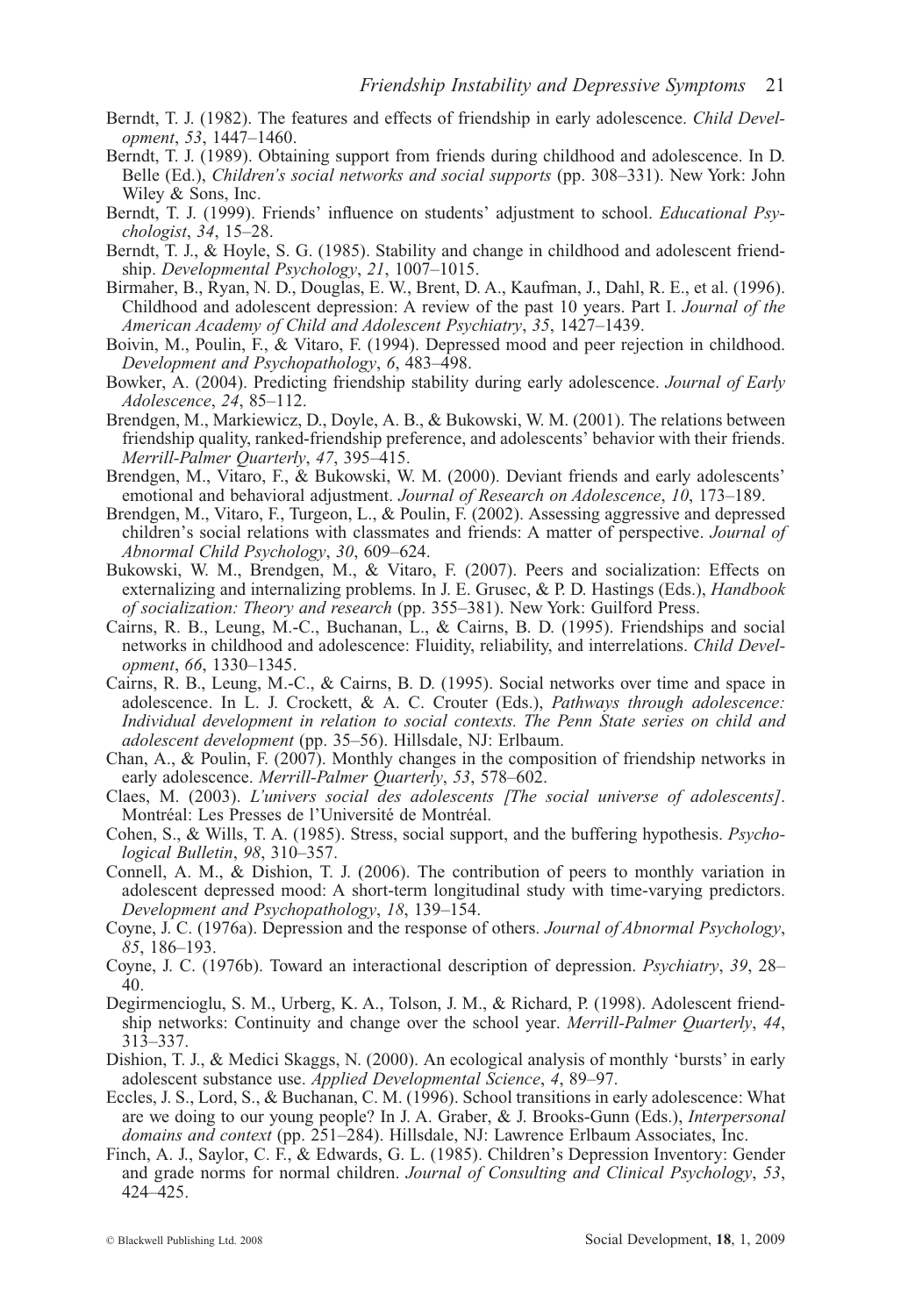- Fundulis, T., Berney, T. P., Kolvin, O., Famuyiva, O. O., Barrett, T., Bhate, S., et al. (1991). Reliability and validity of two rating scales in the assessment of childhood depression. *British Journal of Psychiatry*, *159*, 36–40.
- Furman, W. (1996). The measurement of friendship perceptions: Conceptual and methodological issues. In W. M. Bukowski, A. F. Newcomb, & W. W. Hartup (Eds.), *The company they keep: Friendships in childhood and adolescence* (pp. 41–65). Cambridge: Cambridge University Press.
- Furman, W., & Buhrmester, D. (1985). Children's perceptions of the personal relationships in their social networks. *Developmental Psychology*, *21*, 1016–1024.
- Ge, X., Brody, G. H., Conger, R. D., Simons, R. L., Gibbons, F. X., & Cutrona, C. E. (2003). It's about timing and change: Pubertal transition effects on symptoms of major depression among African American youths. *Developmental Psychology*, *39*, 430–439.
- Hankin, B. L., & Abramson, L. Y. (2001). Development of gender differences in depression: An elaborated cognitive vulnerability-transactional stress theory. *Psychological Bulletin*, *127*, 773–796.
- Hankin, B. L., Abramson, L. Y., Moffitt, T. E., Silva, P. A., McGee, R., & Angell, K. E. (1998). Development of depression from preadolescence to young adulthood: Emerging gender differences in a 10-year longitudinal study. *Journal of Abnormal Psychology*, *107*, 128–140.
- Hardy, C. L., Bukowski, W. M., & Sippola, L. K. (2002). Stability and change in peer relationships during the transition to middle level school. *Journal of Early Adolescence*, *22*, 117–142.
- Hodges, E. V. E., Boivin, M., Vitaro, F., & Bukowski, W. M. (1999). The power of friendship: Protection against an escalating cycle of peer victimization. *Developmental Psychology*, *35*, 94–101.
- Hogue, A., & Steinberg, L. (1995). Homophily of internalized distress in adolescent peer groups. *Developmental Psychology*, *31*, 897–906.
- Joiner, T. E., Jr. (1999). A test of interpersonal theory of depression in youth psychiatric inpatients. *Journal of Abnormal Child Psychology*, *27*, 77–85.
- Kiesner, J. (2002). Depressive symptoms in early adolescence: Their relations with classroom problem behavior and peer status. *Journal of Research on Adolescence*, *12*, 463–478.
- Kiesner, J., Cadinu, M., Poulin, F., & Bucci, M. (2002). Group identification in early adolescence: Its relation with peer adjustment and its moderator effect on peer influence. *Child Development*, *73*, 196–208.
- Kiesner, J., & Fassetta, E. (2007). Old friends and new friends: Their presence at substance use initiation. Manuscript submitted for publication.
- Kiesner, J., Poulin, F., & Nicotra, E. (2003). Peer relations across contexts: Individual-network homophily and network inclusion in and after school. *Child Development*, *74*, 1–16.
- Kovacs, M. (1985). The children's depression inventory (CDI). *Psychopharmacology Bulletin*, *21*, 995–998.
- Ladd, G. W., & Kochenderfer, B. J. (1996). Linkages between friendship and adjustment during early school transitions. In W. M. Bukowski, A. F. Newcomb, & W. W. Hartup (Eds.), *The company they keep: Friendship in childhood and adolescence* (pp. 322–345). Cambridge: Cambridge University Press.
- Larson, R. W., & Verma, S. (1999). How children and adolescents spend time across the world: Work, play, and developmental opportunities. *Psychological Bulletin*, *125*, 701–736.
- Lewinsohn, P. M., Roberts, R. E., Seeley, J. R., Rohde, P., Gotlib, I. H., & Hops, H. (1994). Adolescent psychopathology: II. Psychosocial risk factors for depression. *Journal of Abnormal Psychology*, *103*, 302–315.
- Mahoney, J. L. (2000). School extracurricular activity participation as a moderator in the development of antisocial patterns. *Child Development*, *71*, 502–516.
- Nangle, D. W., Erdley, C. A., Newman, J. E., Mason, C. A., & Carpenter, E. M. (2003). Popularity, friendship quantity, and friendship quality: Interactive influences on children's loneliness and depression. *Journal of Clinical Child and Adolescent Psychology*, *32*, 546– 555.
- Nolen-Hoeksema, S., & Girgus, J. S. (1994). The emergence of gender differences in depression during adolescence. *Psychological Bulletin*, *115*, 424–443.
- Parker, J. G., & Gottman, J. M. (1989). Social and emotional development in a relational context: Friendship interaction from early childhood to adolescence. In T. J. Berndt, & G. W. Ladd (Eds.), *Peer relationships in child development*. New York: Wiley & Sons.